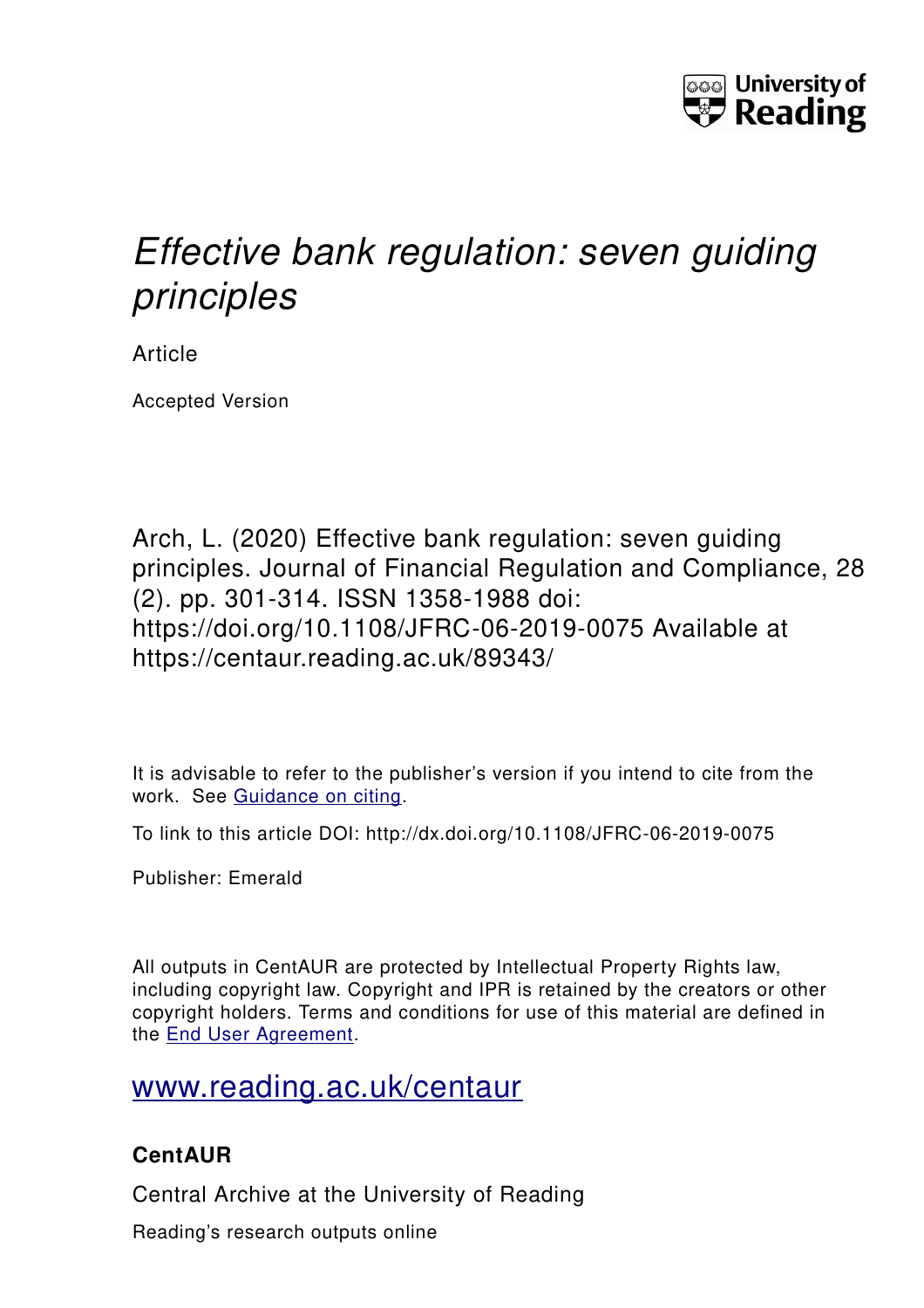#### **Structured Abstract**

#### **Purpose**

This article is a 'Viewpoint' article and as such, it presents the author's opinion and interpretation. Its primary purpose is to propose seven guiding principles for effective bank regulation so that these may be subject to academic criticism.

#### **Design/methodology/approach**

The principal theme of this article has its origins in archival research into the nature of bank regulation in the UK in twenty-five to thirty years after the Second World War. This article draws upon insights gained into the nature of bank regulation in the UK arising from that research. It focuses on what aspects of bank regulation were effective in that earlier period. It then attempts to convert those insights into underlying principles.

#### **Findings**

Seven principles are proposed as the starting point for a discussion as to the principles which should underpin effective bank regulation. The seven principles are set out in the Introduction to the article.

#### **Originality/value**

The framework for the regulation of banks in the UK and in many other countries is a complex one. The general trend in bank regulation in the UK in the last four decades has been technocratic, characterised by a preference for codified rules which are often detailed and technically complex. It has also been characterised by the establishment, or further development, of intricate regulatory and supervisory structures at national, international and supranational levels. Scholarly attention has understandably been focused on those trends. Rather less attention has been given to the broader principles which might underpin and guide bank regulation. This article seeks to contribute to that question.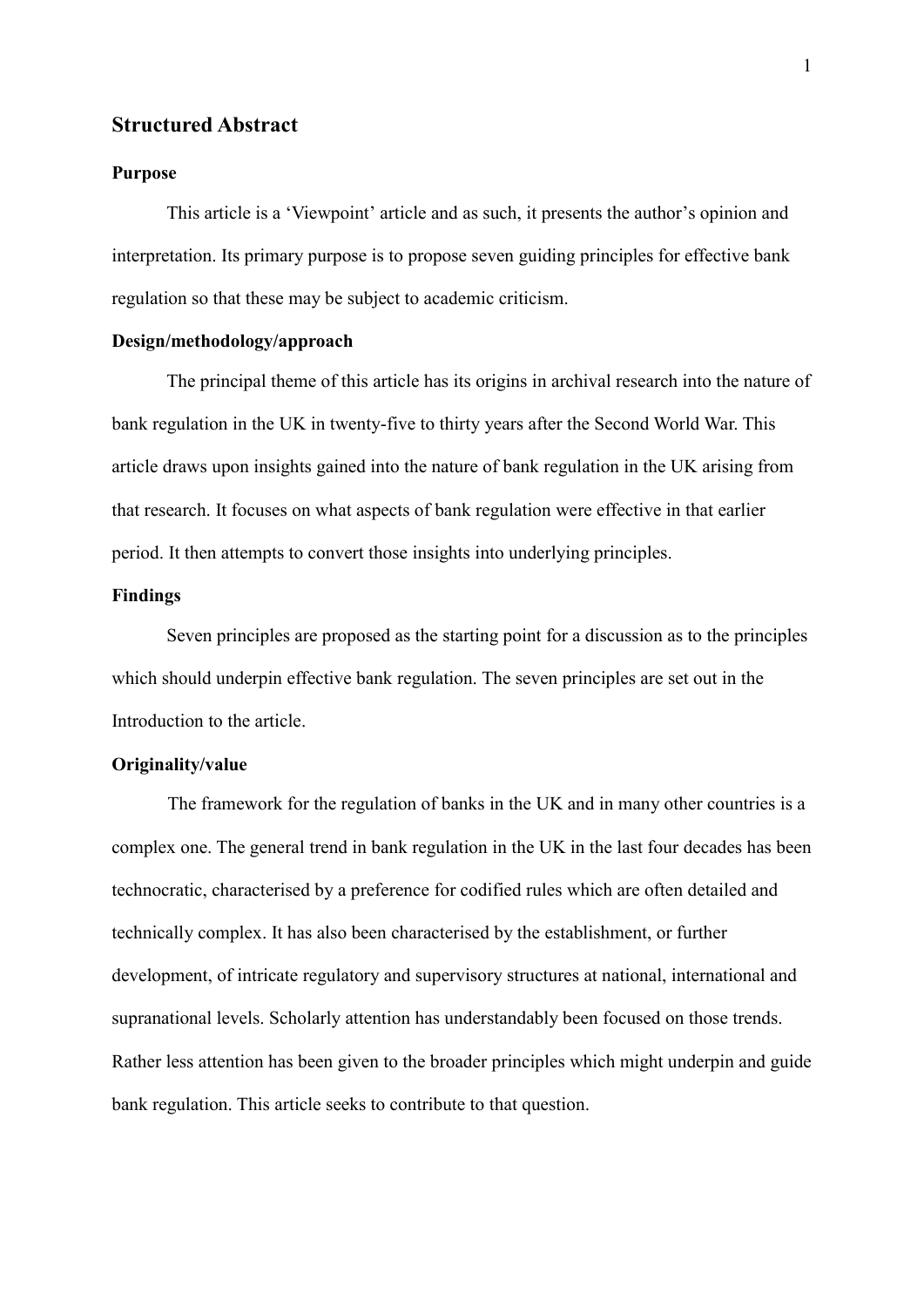#### **Introduction**

For those interested in the development of the banking system in the UK over the last four decades, two trends are very remarkable. First, from the 1970s the banking system has become less stable, certainly in comparison with the twenty-five to thirty years after the Second World War – a period sometimes referred to as the 'Golden Age of Capitalism'. The period from 1945 until the early 1970s was a period of stability in banking in the UK (and in many other countries) and one in which there was a high degree of compliance with regulation. Taylor (2010, p. 371) observed that "the post-war period of financial repression (including capital controls but also strict regulation of domestic finance) was a remarkable era in combining rapid economic growth and high investment with a crisis-free but strictly regulated and supervised financial system in most countries. This is a remarkable historical fact that warrants further study." Reinhart and Rogoff (2009, p. 205) showed, based on their analysis of sixty-six countries, that the absence of banking crises from the 1940s until the early 1970s was a noticeable feature of many banking systems. Grossman (2016, Section 6) recently suggested that this period "constitutes the longest period of banking stability this industrialized world has ever known." During the 1970s, in contrast, the banking system became less stable as the postwar regulatory framework disintegrated or was dismantled, and in the UK in December 1973 a crisis of the secondary banks broke, part of a wave of bank failures in 1973 and 1974. Laeven and Valencia (June 2012, p. 3) put the number of banking crises globally in the period from 1970 to 2011 at 147, a period which encompasses the global financial crisis of 2007-09. Wolf (2004, p. 280) opined that "The age of financial liberalization has, in short, been an age of financial crises."

Second, bank regulation over the last four decades has been technocratic. It has been characterised by a preference for rules which are codified, and which tend to be detailed and technically-complex. It has also been characterised by the establishment, or further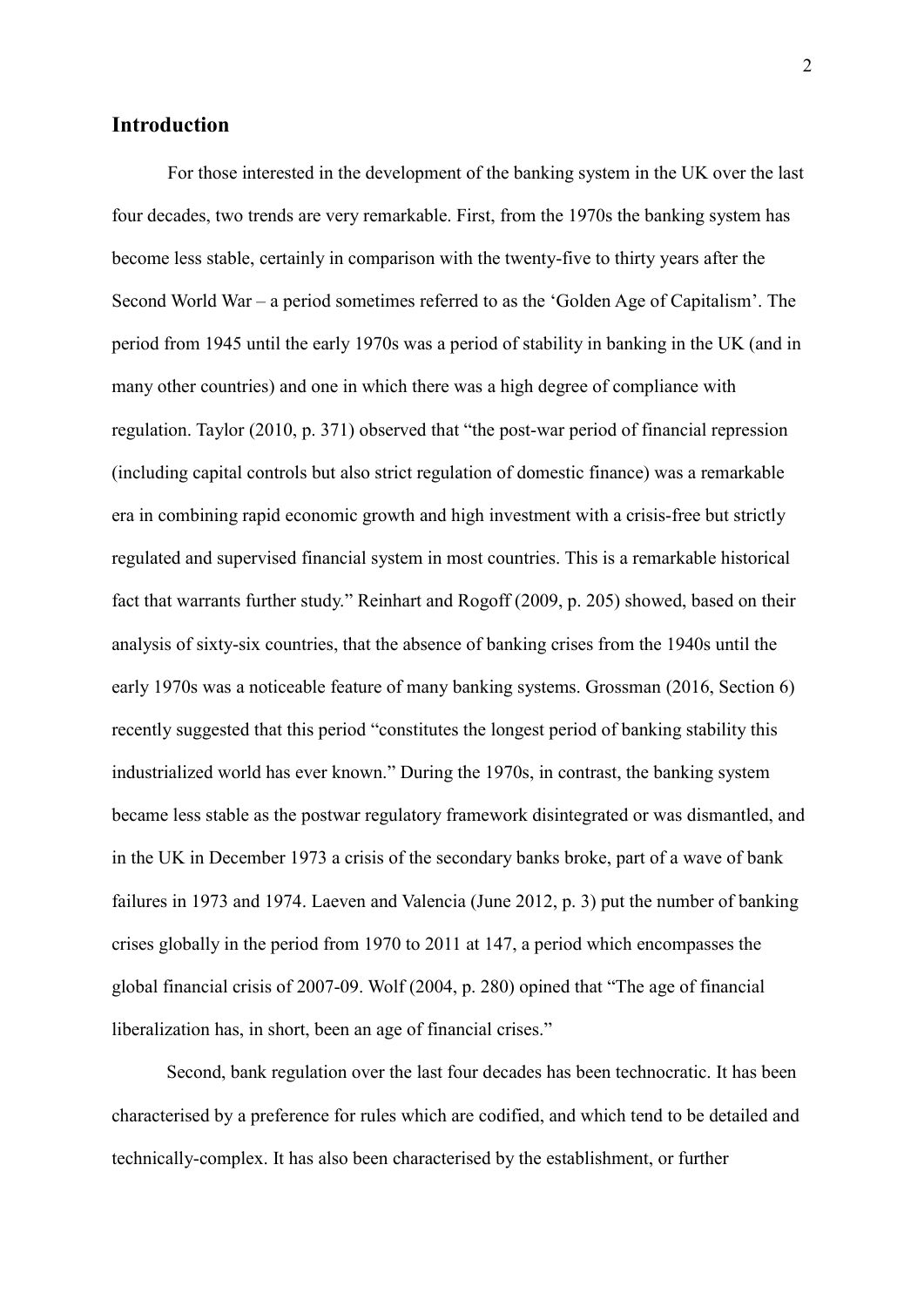development, of intricate regulatory and supervisory structures at national, international and supranational levels. For UK banks, as well as UK legislation and EU regulations and directives, those banks which are internationally active comply with the Basel III framework developed under the aegis of the Basel Committee on Banking Supervision [1]. The very largest global banks – the global systemically important banks or 'G-SIBS' – are subject to additional regulatory requirements. A further aspect of the international framework is the Financial Stability Board, established by the Group of Twenty in 2009 as a successor to the Financial Stability Forum, with a mandate to coordinate at an international level the work of national financial authorities and international standard setting bodies. The framework for the regulation of banks in the UK and in many other countries is thus a complex one. This complex framework reflects and is in part a response to the fact that many banks and financial institutions have become more complex since the 1970s in terms of the products and services they sell, the global nature of their operations, and their corporate structures.

The theme addressed in this article has its origins in a research project into the nature of bank regulation in the UK in twenty-five to thirty years after the Second World War on the assumption that an understanding of that earlier period of bank regulation may be of some use to today's policymakers and regulators. Taylor (2010, p. 366) pointed out in the immediate aftermath of the global financial crisis that "if ever comparative economic history had a time when it could and should speak to issues of global importance, then that moment is surely now." This insight was echoed in the 2013 report of the UK's Parliamentary Commission on Banking Standards, "Changing Banking for Good" [2]. In a section titled 'Raising historical awareness' a number of witnesses set out the reasons why an historical perspective on financial crises might form a useful part of the training of professional regulators: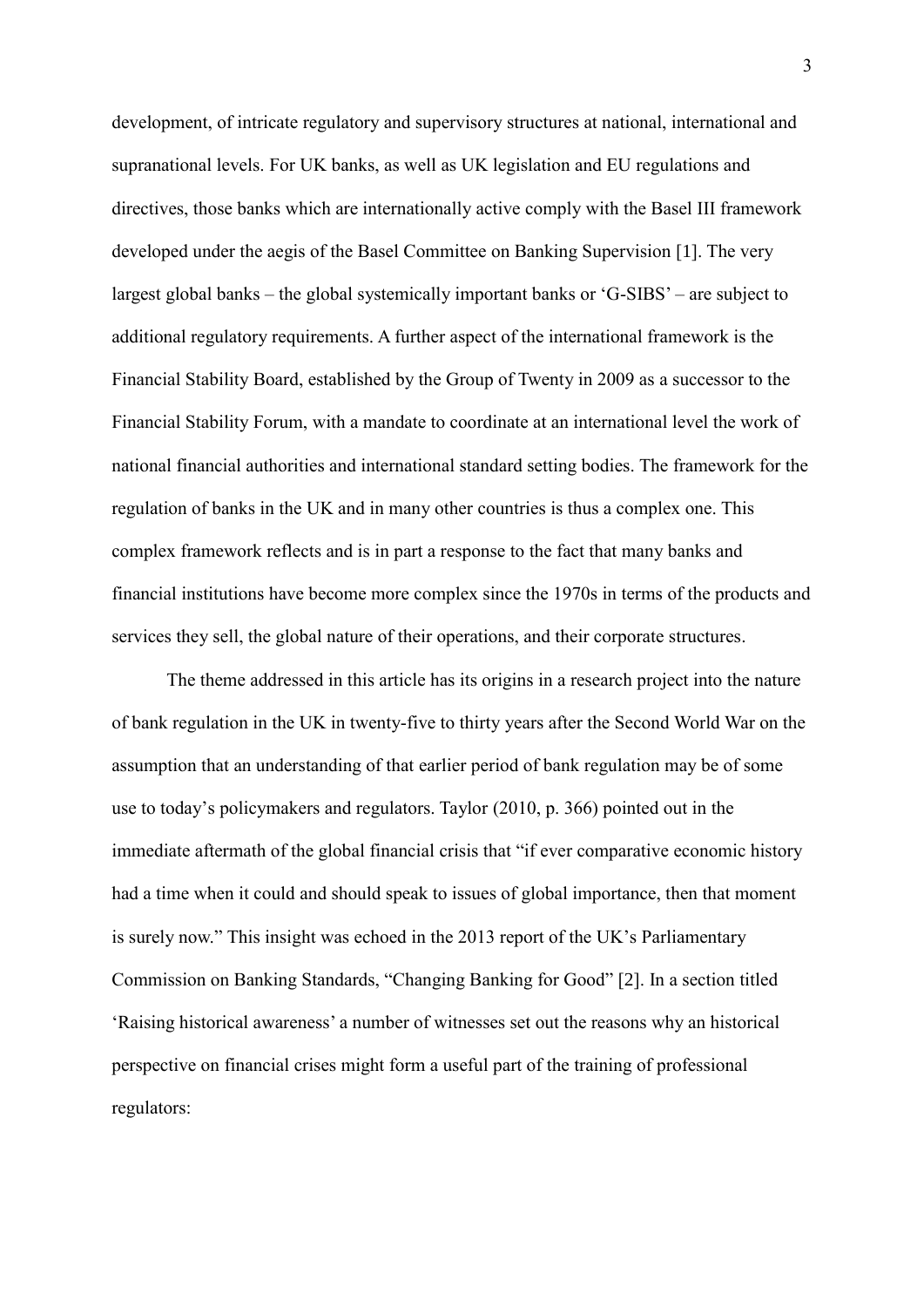We heard from Lord Turner and Martin Wheatley that ensuring supervisors learn the lessons of past financial crises has not formed part of the training programme for supervisory staff. Martin Wheatley told us that while the FSA [Financial Services Authority] had covered recent crises in its training, this only spanned the last five years: "We have built into our training certainly the lessons from the recent crisis – the past five years. It is an interesting point as to whether we should take a more expansive view and look at the repeated crises over a longer time period, but certainly the past five years have been very much built been into our approach."

Lord Turner was in favour of increasing awareness amongst supervisors of historical events: "I will now encourage the PRA in particular to do that and to say, 'Is there a history element of it?' You are quite right that there are a series of banking crises which have extraordinarily common features. Too much lending to commercial real estate which goes up in value, which then encourages more lending and, for a period of time, makes people feel that the risks have disappeared – is one of the most common features of everything from the Scandinavian crisis of the early 1990s to the Japanese, etc."

The regulators have not customarily ensured that their staff acquire awareness of previous financial crises, even though it is evident that there is repetition in the underlying causes. This is a serious omission. The PRA […] should ensure that supervisors have a good understanding of the causes of past financial crises so that lessons can be learnt from them [3].

While "Changing Banking for Good" places emphasis on an historical understanding of financial crises, regulators may also benefit from understanding periods of stability in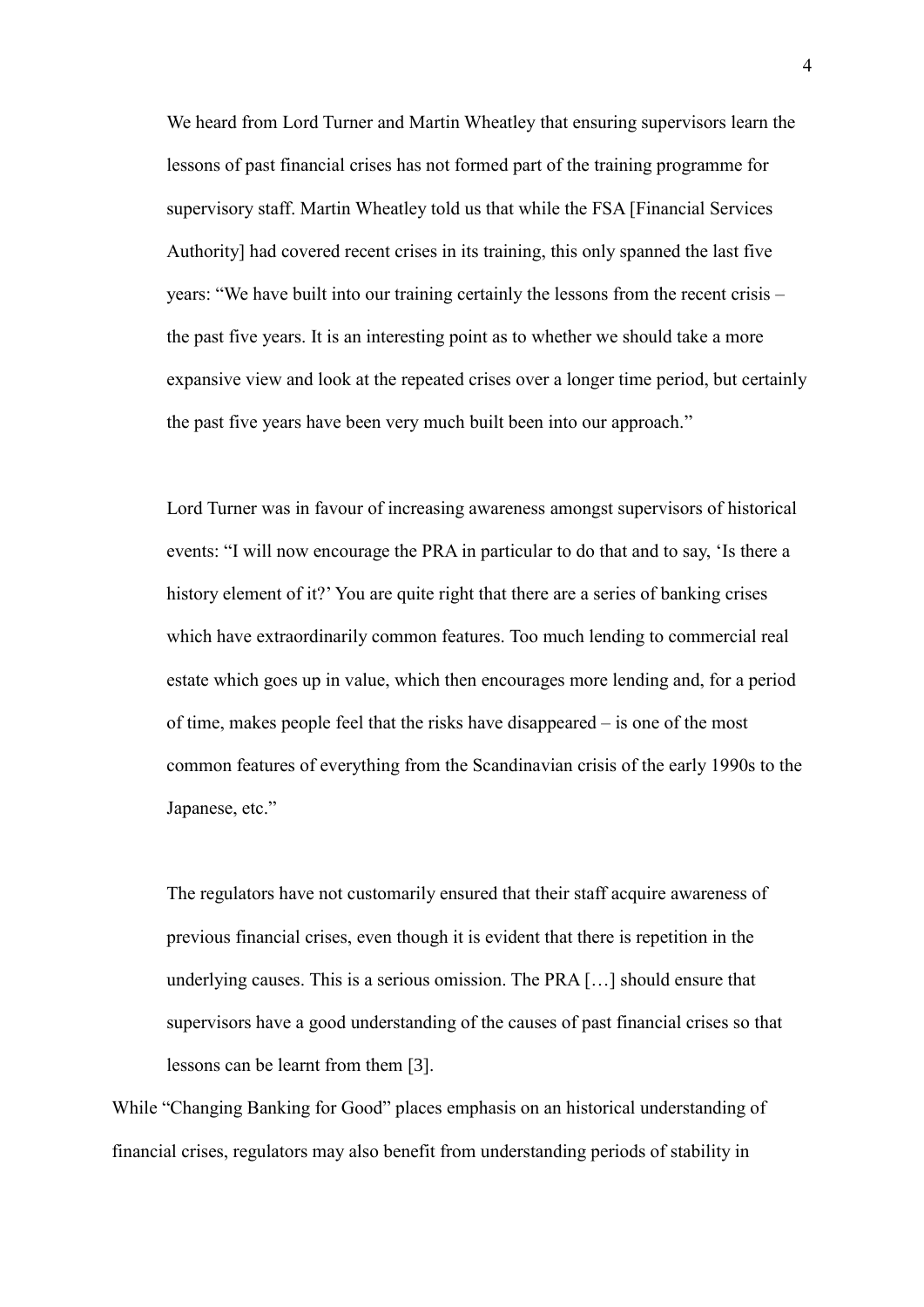banking, particularly in terms of the regulatory arrangements that underpinned them, since understanding the regulatory framework in an earlier period may, it has been suggested (1992, p. 15), broaden regulators' thinking about "the range of possibilities at our disposal now."

The primary purpose of this article is not to explore the nature of bank regulation in that earlier period in detail. Its purpose, rather, is to set out seven guiding principles for effective bank regulation, as follows:

- 1. The basis of effective regulation is the legitimacy of the regulator(s) and of the regulations;
- 2. An effective regulatory framework depends upon the placing and accepting of trust. This in turn depends upon trustworthy banks and bank regulator(s);
- 3. There are limits to the effectiveness of codified, formal regulation;
- 4. The regulatory framework should promote simplicity and discourage complexity with respect to regulation and to the structure of regulated entities;
- 5. The regulatory framework should have a broad rather than a narrow conception of what drives individual behaviour within the regulatory process;
- 6. Regulation should encourage the development of excellence in banking, that is to say, the development of banking as a "practice";
- 7. The political and social objectives of regulation and competition must prevail over economic ones, if there is a conflict.

In the seven sections which follow, each principle is explained and explored in turn.

#### **Legitimacy**

The postwar period of bank regulation brings to the forefront the importance of legitimacy. The regulator and its regulations need to be regarded as legitimate by both the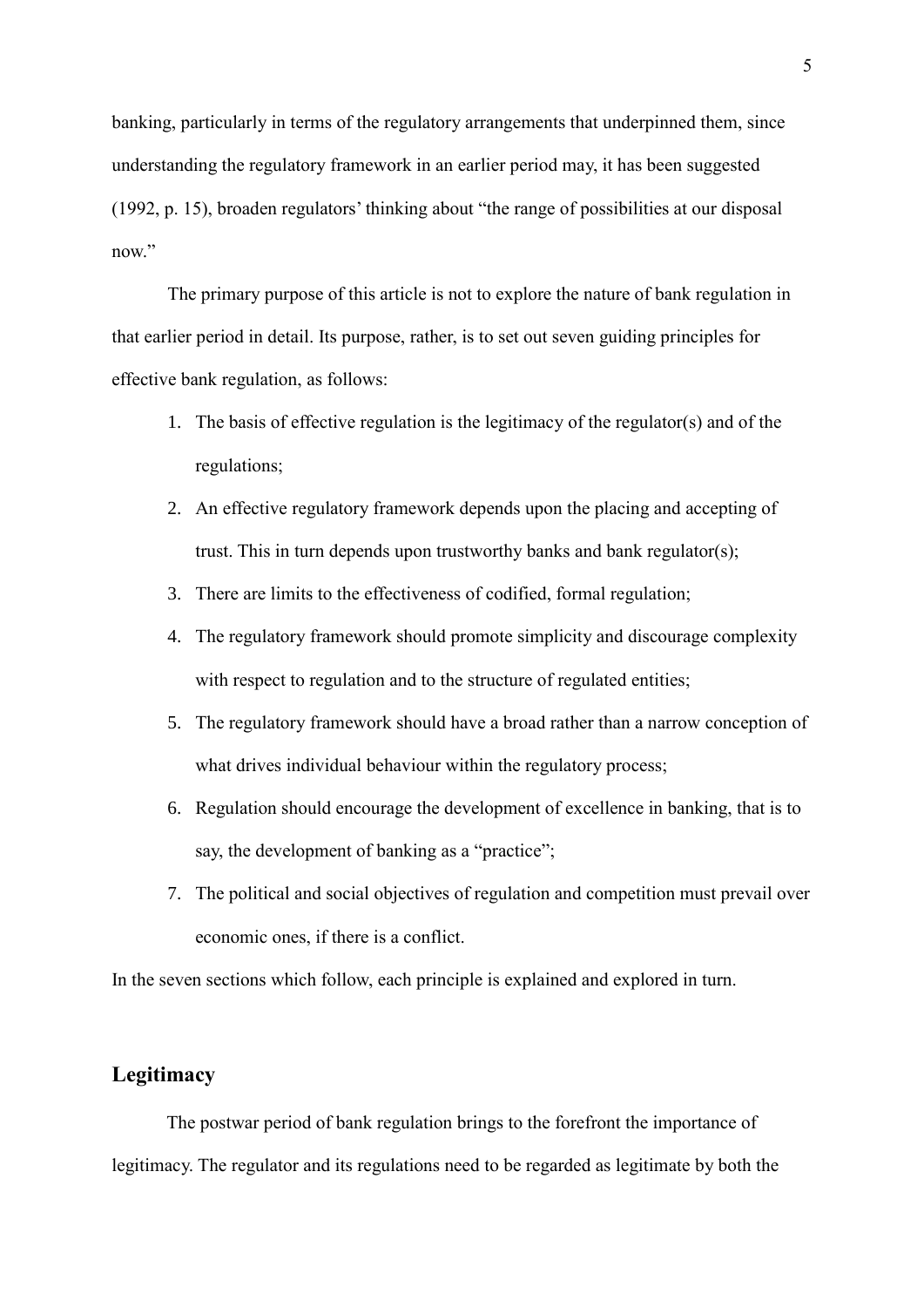regulated entities themselves, and by the public, given that an important rationale for bank regulation is that it advances the public interest. The importance of the legitimacy of the lawmaker or regulator, according to Tyler (2009, p. 313, 318), is that it generates "the feeling of responsibility and obligation to follow the law, to accept the decisions of legal authorities, and to co-operate with and help legal authorities to do their jobs" arguing that "legitimacy has an influence upon behaviour that is equal to or greater than that of the risk of punishment." Legitimate orders are more likely to be stable because of their binding quality. Boulding (1969, p. 3-7) analysed how and why central banks gain legitimacy and concluded that there are six sources of a central bank's legitimacy [4]. Two are particularly important. The first is what Boulding (1969, p. 3) terms "payoffs." There must be positive and visible "payoffs" to society in exchange for the power which society vests in its central bank. Leslie O'Brien, governor of the Bank of England from 1966 until 1973, recalled how the Bank enhanced its status as a legitimate organization during and after the Second World War in part because it had administered the control of foreign exchange so efficiently [5]. The second source is "sacrifices" made by the regulated entity (such as when a bank complies with a regulation or request, even though such compliance may be to the detriment of its own interests). Such sacrifices signal the central bank's legitimacy. On the other hand, once an institution demands a great deal but gives very little in return its legitimacy will diminish Boulding (1969, p. 3) argues. Its demands begin to lose their binding quality. The high levels of compliance with regulation by the clearing banks in the postwar decades provide a strong indication that the Bank and its regulations were legitimate. The regulatory framework needs to develop, maintain and strengthen the legitimacy of the regulator and its regulations. The question to be asked about any proposed new regulatory policy is whether it strengthens or weakens the legitimacy of the regulator and its regulations.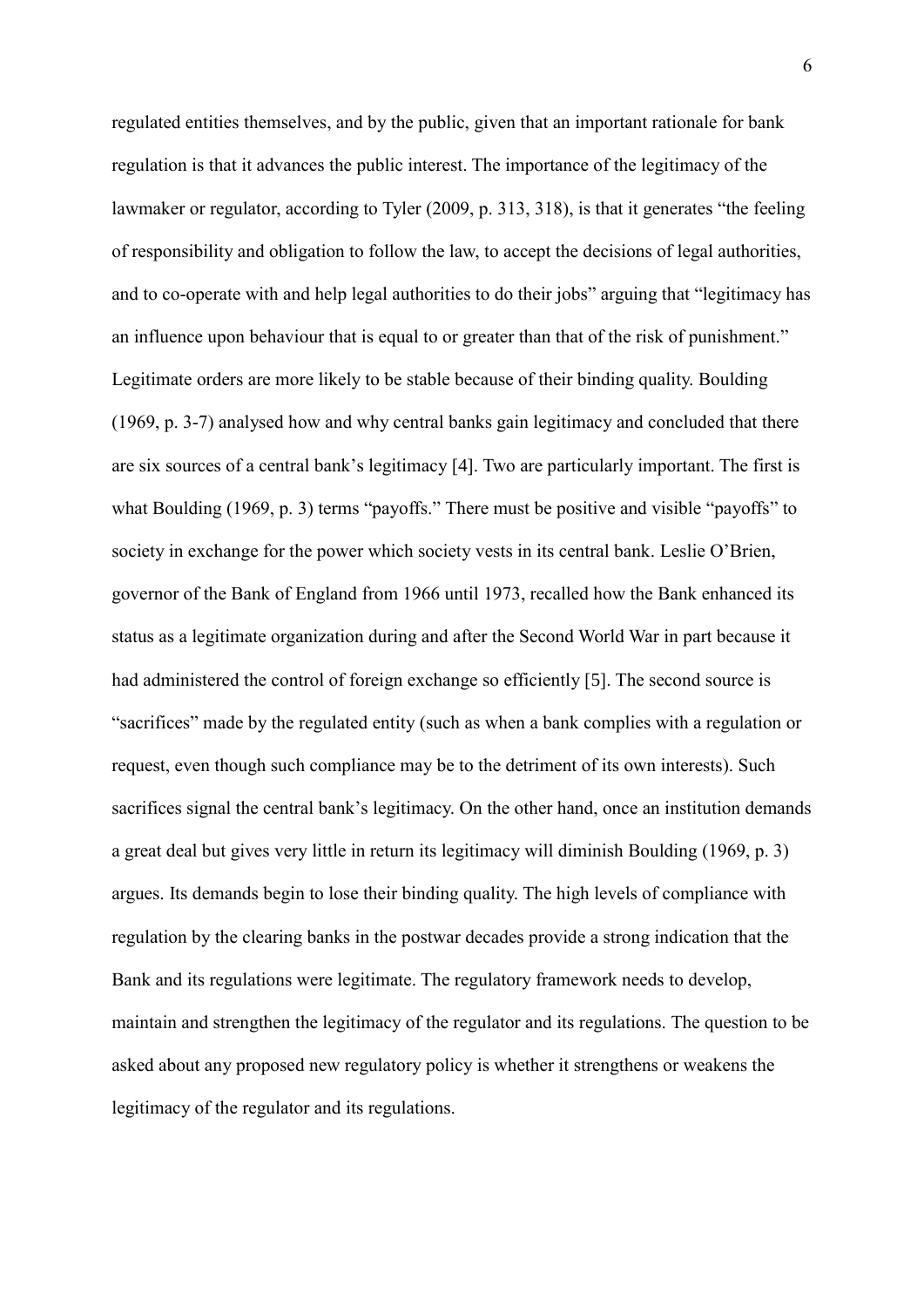#### **Trust and trustworthiness**

There has been a quite dramatic change in the way in which banks in the UK are perceived by the public over the last thirty to forty years. In 2013, the *British Social Attitudes Survey 30* reported on "perceptions of how well major institutions are run." In 1983, 90 per cent of those asked regarded the banks as being well run. By 1994, the figure had fallen to 63 per cent and by 2012 was a mere 19 per cent. This was "probably the most dramatic change of attitude registered in 30 years of British Social Attitudes"[6]. A plausible interpretation of this finding is that there has been a precipitous decline in the perceived trustworthiness of banks. A notable feature of the regulatory system in the earlier period, closely connected to legitimacy, was trust and trustworthiness. In 1964, BBC Two broadcast a television series "Men [sic] and Money: The City in the 1960s: A Portrait of the Bankers who Ran London's 'Square Mile'" The second episode, "A Question of Confidence," was subtitled "People Trust Banks and the Banks Trust the Government"[7]. Nooteboom (2014, p. 159-61) suggests that trust is linked to the concept of control because trust and control are both complements and substitutes. On a continuum, control and trust can exist together sharing the continuum, or control can replace trust, albeit never completely. Thus, the more one exerts control, the less one relies upon trust. The fact that the Bank of England relied upon forms of regulation – extra-legal (or non-statutory) and self-regulation – that lie more towards the trust than the control end of the continuum was evidence of an assumption of trust. Although trustworthiness may seem too abstract a concept to be of use in day-to-day supervision and regulation this need not necessarily be the case, providing that trustworthiness can be operationalized. O'Neill for example, argues that being trustworthy means being honest, competent and reliable [8]. Nooteboom (2014, p. 159) sees trust as a "disposition" with respect to someone's competence and intentions. We place trust in another's competence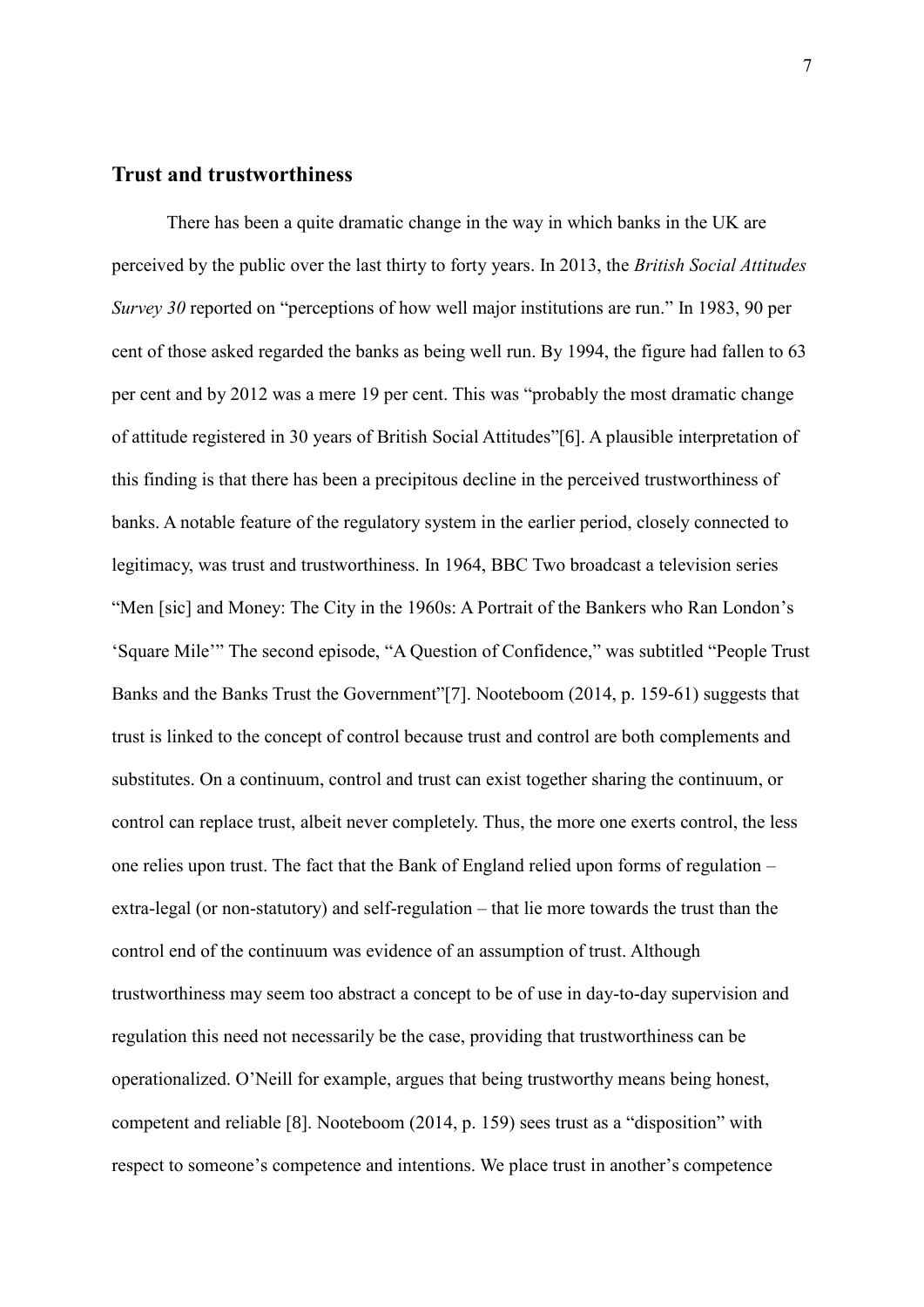(their "technical ability to act in line with agreements") and in their intentions – the "will and commitment" to act "according to the best of one's ability, and not to cheat." For Mayer *et al*. (July 1995, p. 717-20) a major proportion of trustworthiness is explained by the trustee's ability, their benevolence and their integrity. A trustworthy bank or banker is thus technically competent, has integrity and has benevolent intentions towards their customers. O'Neill (2014) argues that increasingly, regulation is seen as a substitute for trust; because an agent cannot be trusted, regulation is required. She suggests that, on the contrary, regulation should rest upon trust – it complements trust, as Nooteboom would see it. To see regulation as a substitute for trust leads to an infinite regress: the agent cannot be trusted and so needs to be regulated, the regulator of the agent cannot be trusted and therefore also needs to be regulated, and so on. This logic is evident in the emergence in the last several years in many countries of "fiscal watchdogs," such as the Office for Budget Responsibility (OBR) in the UK. The very existence of the OBR assumes that the existing apparatus for monitoring the public finances cannot be trusted [9]. In the context of contemporary banking, Nooteboom's insight, that in situations of high uncertainty or in situations where monitoring is difficult one necessarily becomes more reliant on trust, is salient. The regulatory framework needs therefore to persuade or incentivize banks to develop, maintain and strengthen their trustworthiness. As suggested by O'Neill, from a policy perspective this means that when the provision of information is used as a regulatory tool the information submitted to the regulator should provide (among other things) "adequate, useful and simple evidence" of that bank's trustworthiness [10].

#### **Codification**

Regulation today tends to be more formal and codified than in the earlier period. According to Casu *et al*. (2015, p. 205) this is a response to bank failures and financial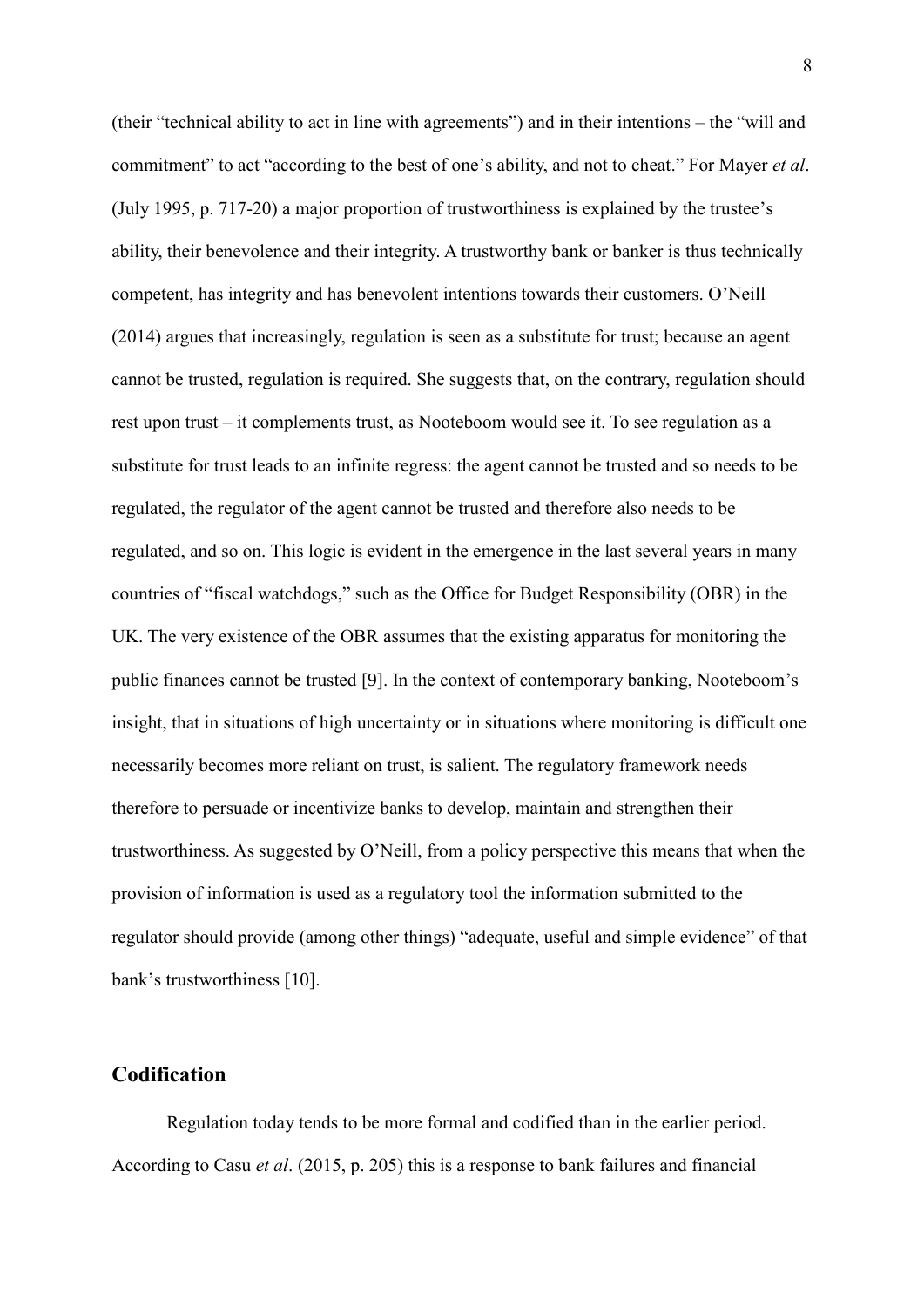innovation, as a result of which the "scope and complexity of financial regulation have tended to grow almost continually." Since the global financial crisis, the trend towards a style of regulation which is formal and codified, and focused on structures – evident since the 1970s – has continued, as has the preference for detailed rules. These rules have tended towards greater complexity reflecting the more complex nature of banks and the often global nature of their operations [11]. To give one example, Basel III requires adherence to a Liquidity Coverage Ratio "to promote the short-term resilience of the liquidity risk profile of banks"[12]. This one ratio alone takes 75 pages to explicate.

In the aftermath of the global financial crisis, the risks associated with the growing scope and complexity of regulation – and the concomitant codification of regulation – have been exposed, however. The central weakness of increasingly formal and codified regulation is that it encourages what McBarnet calls "legal engineering." The codification and formalization of regulation in the form of 'hard' law as a response to bank failures and crises, may however, have the unintended consequence of contributing to them. Legal engineering, McBarnet (2010, p. 72, 79) argues, was a causal factor in the recent crisis. She explains that "creative compliance thrives on rule-based regulation, for tight specific rules provide particularly solid material for legal engineers to work with," arguing that "whatever regulation is put in place, business – in this case banks – will routinely respond by seeking out ways to circumvent it." Counter-intuitively, codified regulation may be easier to circumvent than regulation in other forms. The self-regulatory, 8 per cent cash ratio adhered to by the London clearing banks purely by convention until 1971 was not possible to avoid because the cash ratio for each clearing bank was shared with the other London clearing banks as well as with the regulator through its inclusion on the "Monthly Statement of Balances of London Clearing Banks."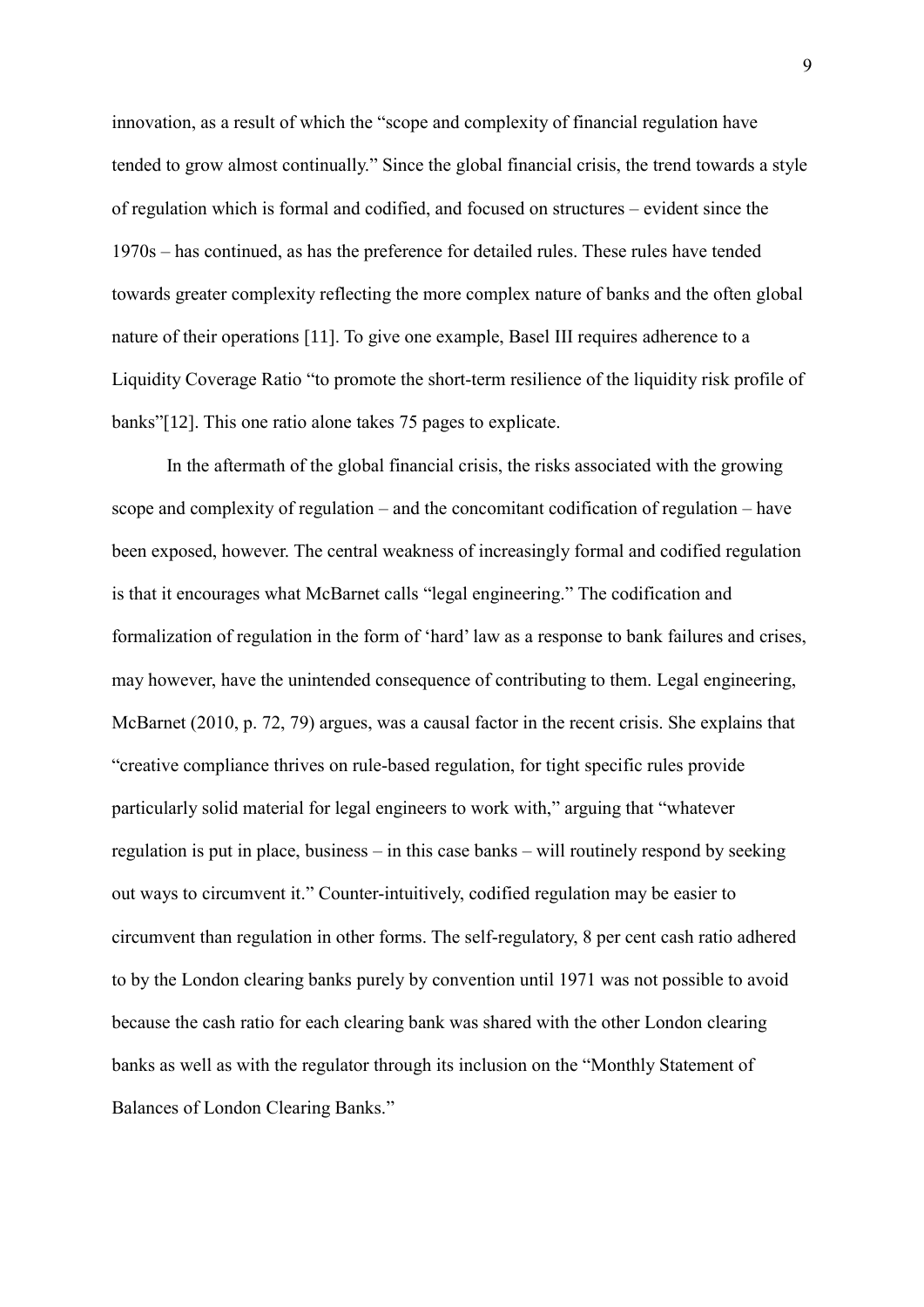In a similar vein, Marandola and Sinclair (2014, p. 6), following the philosopher John Searle, argue that as we rethink bank regulation a distinction should be drawn between "constitutive rules" and "regulative rules." Regulative rules (Searle, 2005, p. 9) "are typically in the form 'Do X'." A regulative rule might be to drive on the right-hand side of the road. In contrast, the rules of football are constitutive ones. They "not only regulate but rather constitute the very behaviour they regulate." Marandola and Sinclair (2014, p. 6) suggest that the focus since the crisis has been placed, incorrectly, upon rewriting "the regulative form of rules and on those who allegedly broke these" whereas it should have been placed upon rethinking those constitutive rules which were "damaged" in the crisis. For example, many banks now make loans under the "originate-to-distribute" model of bank lending (as opposed to the previous "originate-to-hold" model). A focus on regulative rules might seek to develop and codify detailed, technical rules better to regulate loans made under the "originate-todistribute" model. A focus on constitutive rules might lead one to question whether "originate-to-distribute" loans properly constitute banking.

The policy implication of this principle is that policymakers need to consider using regulation in all its forms. In addition to codified regulation, constraints may be imposed in non-statutory – or 'soft law' form and self-regulatory form. Policymakers should explore and test which form of regulation is most appropriate, given the specific policy objective.

#### **Simplicity**

Highly complex regulation may have unintended consequences for the banking system. First, it creates the risk of reduced competition, as complex regulation is a barrier to entry into banking, leading to a system dominated by banks that are deemed 'Too Big to Fail'. Only large banks with well-resourced compliance and legal functions are able to operate in a regulatory framework of highly complex rules. Second, highly complex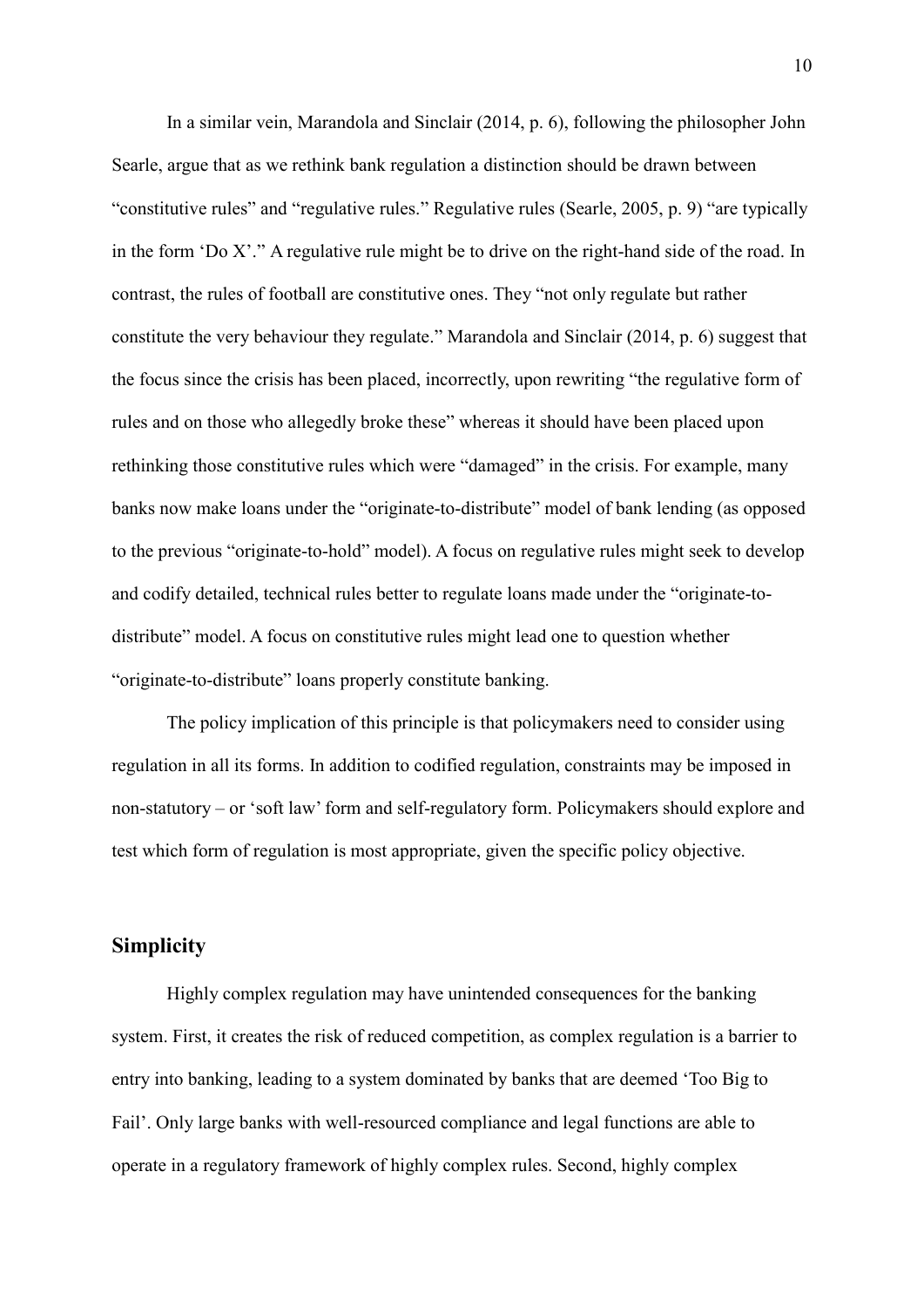regulation may be prone to regulatory capture in a way that is less likely with either simple regulation or regulation in other forms. This might arise from the superior technical knowledge of bank staff, as compared with the regulator. Third, the complexity of regulation may render it ineffective according to Slattery and Nellis (2011, p. 1) because "regulators have *bounded rationality*"[13]. Beck *et al*. (March 2016, p. 29), in their analysis of the regulatory response to the global financial crisis in Europe, identify as an unresolved problem the "ever-increasing complexity of the financial system" and recommend that complex regulation be "complement[ed] […] with some simple rules." These consequences of growing complexity point to a third guiding principle: increasing the complexity of regulation is unlikely to prevent or reduce instability in the banking system and may even increase it.

In parallel with the increasingly complexity of regulation, individual financial institutions have themselves become structurally more complex, often reflecting an increase in the scope of their activities. Herring and Carmassi (April 2015: 4.1 Introduction) point out that since the global financial crisis it has not been possible to stop or reverse the trend towards complex financial institutions: "the overall degree of complexity (as measured by the number of subsidiaries) has not decreased since the crisis." Although a limitation of this research is that they judge complexity according to a single measure (the number of subsidiaries), there does seem to be an association between complexity, and size and scope. Thus, the problem of 'Too Big to Fail' banks has not been resolved. Another dimension of complexity is the transformation of clearing banks from specialist institutions – "boring banks" – into what Johnson and Kwak (2011, p. 85, 215) refer to as "financial juggernauts" or "financial 'supermarkets' that could provide the full range of financial services to both retail and corporate customers, anywhere." They argue that "all banks, including risk-seeking ones, should be limited to a size where they do not threaten the stability of the financial system." Based on a sample of European Union headquartered banks for the period 1992 to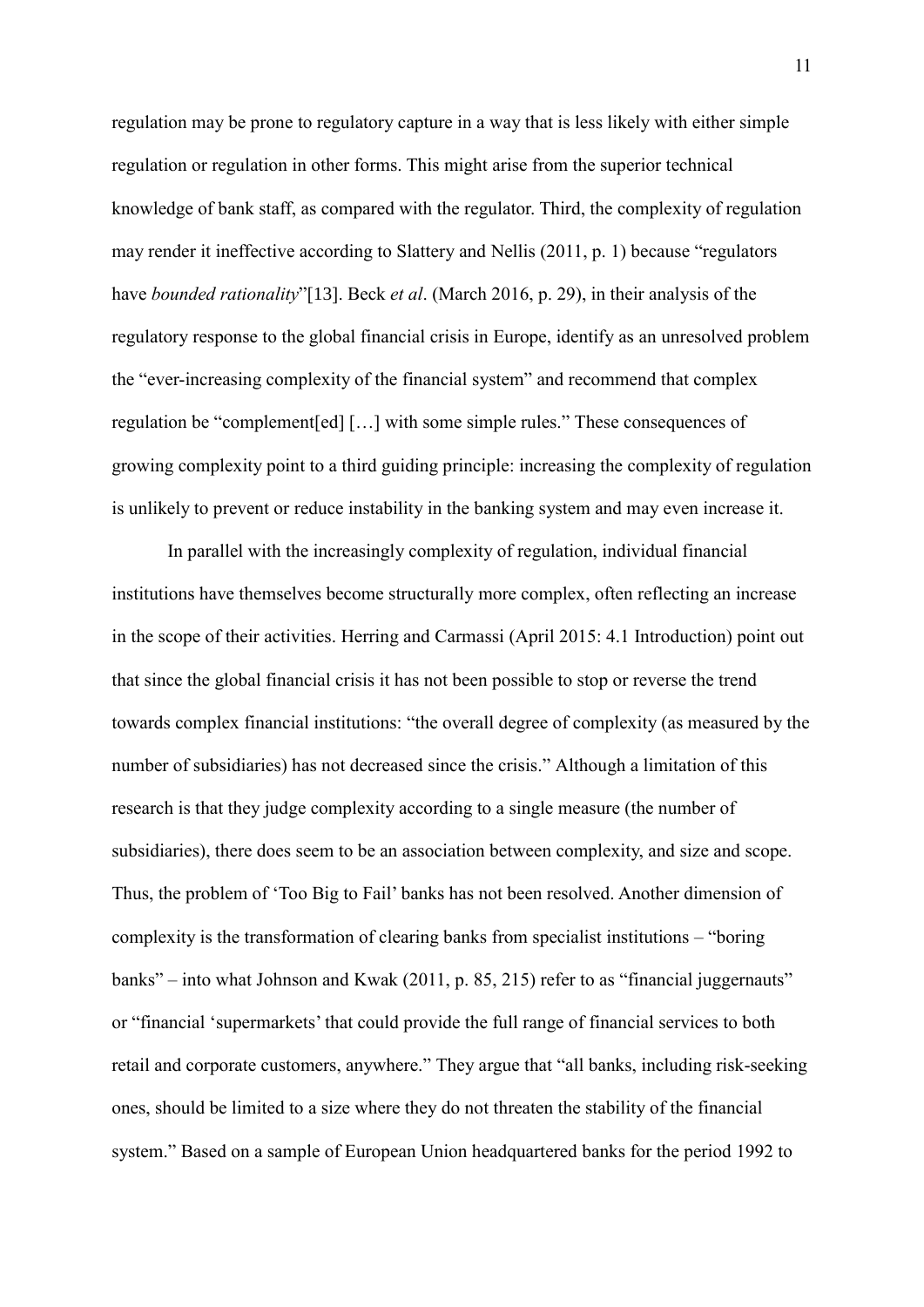2007, De Jonghe (2010, p. 414) suggests that "the shift to non-traditional banking activities [...] reduces banking system stability." Watson (2013, p. 7) posits that a tendency towards complexity may be inherent not just to banking but to highly regulated industries generally. There may be, he suggests, "an endogenous tendency for industries to increase complexity as a means of dominating the regulatory debate or shutting others out." The important point for regulators suggest Herring and Carmassi (April 2015, p. 2) is that the existence of complex banks "is itself a significant source of systemic risk."

An insight into how regulators might think about the regulation of highly complex systems is offered by the law of requisite variety, derived from cybernetics. According to this law, in any regulatory process the variety in the regulator must be at least as great as the variety in the system being regulated. Umpleby (December 1989, p. 586) observes that in the face of complexity there is an almost natural tendency to respond with greater variety – or complexity – in the regulator:

whenever one is confronted with a situation more complex than one can cope with, there are only two ways to approach the problem – either increase the variety in the regulator […] or reduce the variety in the system being regulated. The first impulse of people is usually to increase the variety in the regulator.

He argues that the second approach – that of reducing the variety in the system being regulated – may more effective. If financial institutions (and / or the financial system within which they operate) increase in variety, it may be difficult for the regulator to respond with greater variety by, for example, creating a new specialist regulator. It may simply not have the resources to do so. In this case, its only option would be to reduce the variety within the system being regulated. Reforms such as the Volcker Rule in the US and the "ring-fencing" of core retail banking from investment banking in the UK suggest that policymakers may be adopting this approach.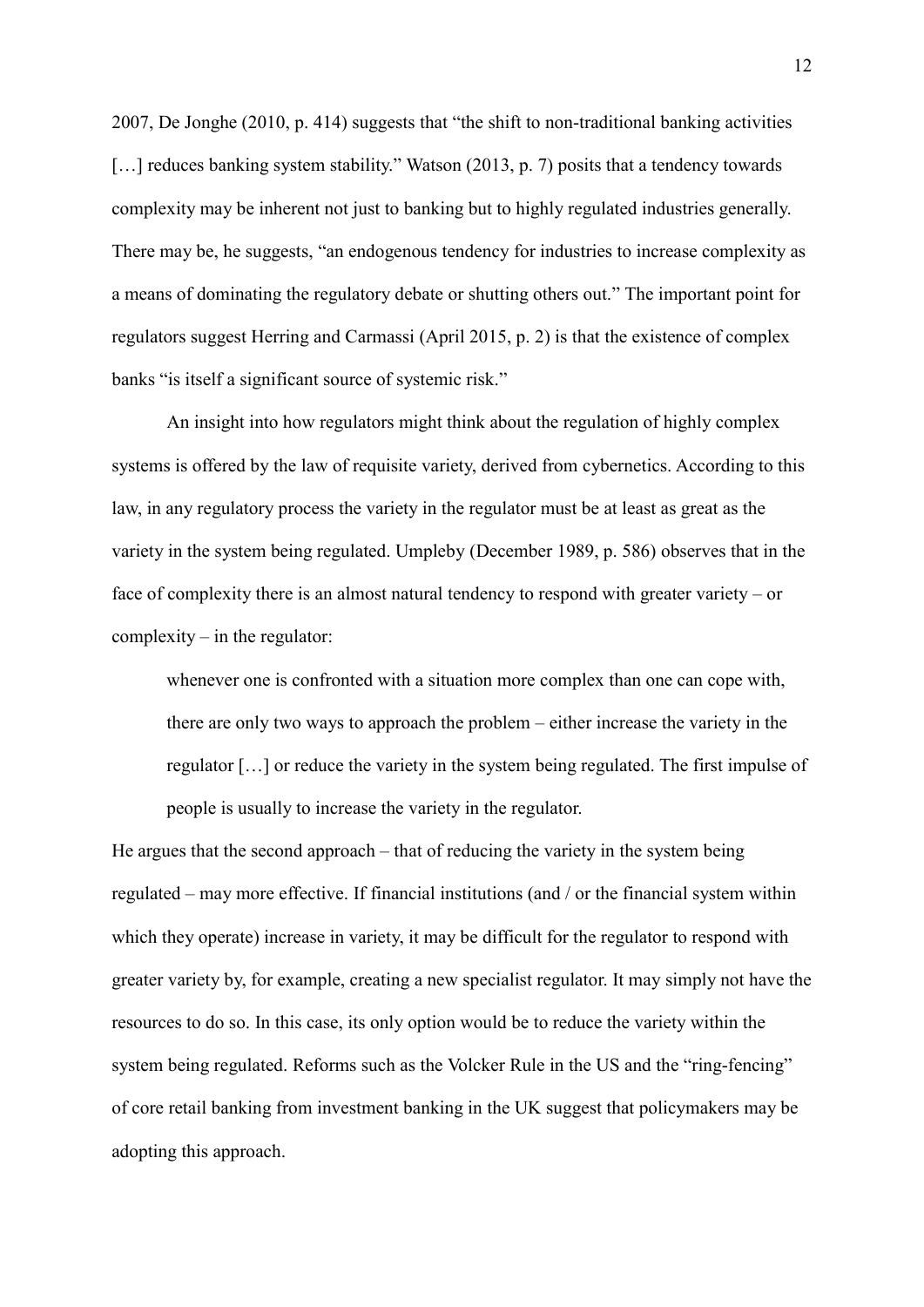A third principle guiding the design of the regulatory framework should be to reduce complexity in relation both to regulation and to the structures of regulated firms. The policy implication of this principle is that regulation may be required to control the size and scope of banks – an argument which has been articulated convincingly by Johnson and Kwak (2011, p. 215).

#### **Regulation and individual behaviour**

Regulators seek the highest possible levels of compliance with regulation so the question of what motivates compliance with regulation – what drives compliant behaviour – is therefore a fundamental one. Among other things, regulators' responses to this question inform the design of regulatory systems, particularly enforcement functions. Their answer is influenced – perhaps too heavily – by the assumption that human behaviour is largely a response to the risks and incentives in the environment. In a different and broader context – the context of criminal justice – Tyler (2009, p. 308) points out that this assumption informs the dominant approach currently to obtaining compliance with the law which he describes as one of deterrence or "social control." Law-breaking is deterred though the fear of punishment. Individuals judge the risk attached to rule-breaking based on whether they are likely to be caught and the severity of the potential punishment. In a regulatory context, regulators have to "create and maintain a credible threat of punishment for wrongdoing" (2009, p. 309). Indeed, a UK regulator the FCA asserts that "credible deterrence is central to our enforcement work"[14].

At several points in this article the role of incentives in ensuring compliance with regulation has been assumed (see principles two, five and six, for example). This reflects the pre-eminence of an incentives-based view of the regulatory process in which non-compliance punished. (Compliance is rarely – if ever – rewarded, however.) The prominent role of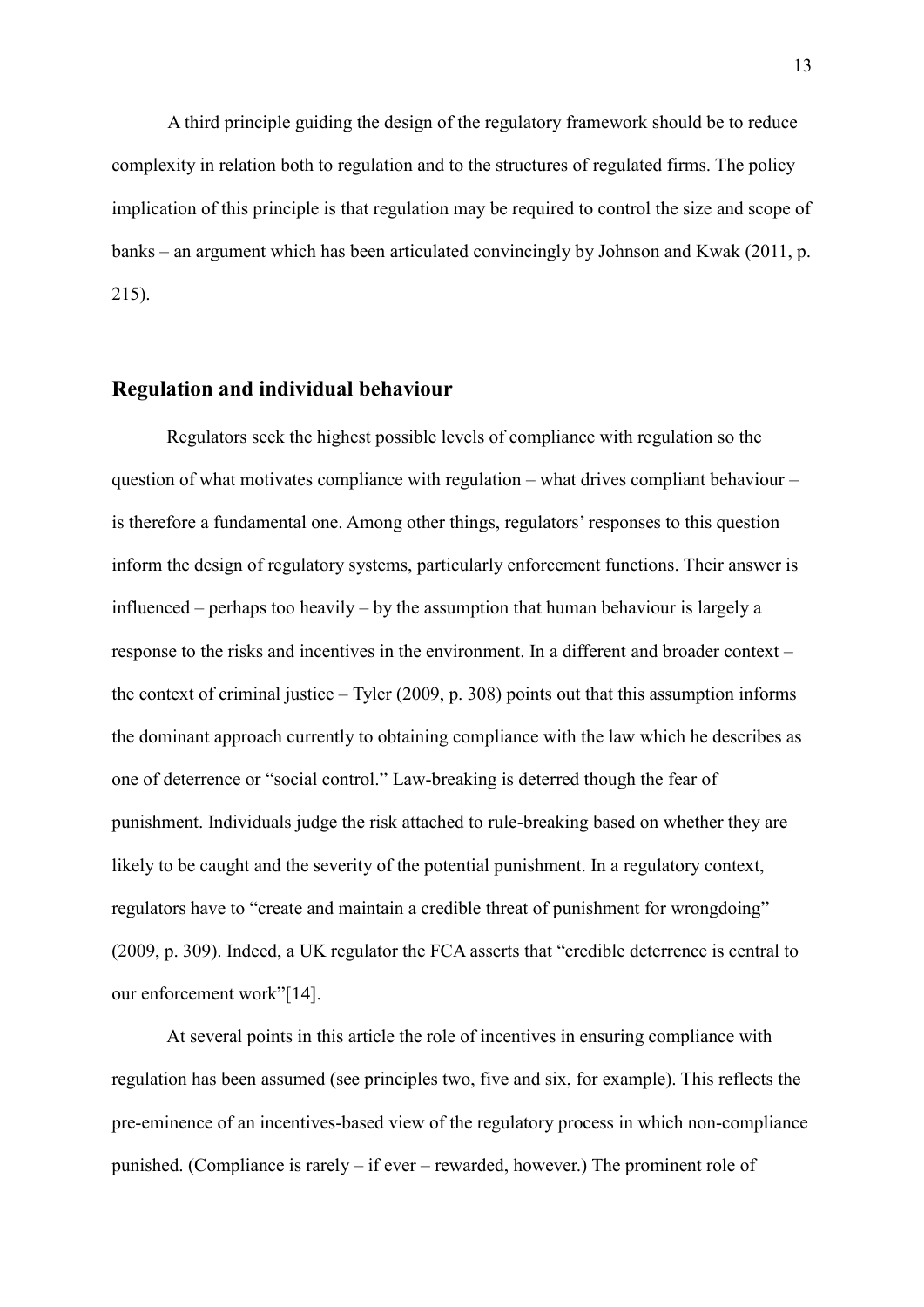incentives in regulation may reflect a broader trend for the growing use of incentives in many aspects of everyday life (Sandel, 2012, p. 43-91). That notwithstanding, it should be borne in mind that the "calculative / incentive-driven individual" is only one of several models of compliance motivation (Feldman 2011, pp. 335-46). Individuals might comply with regulation for reasons other than that they have been incentivized to do so. They may be motivated to comply because the regulations emanate from a legitimate authority, for example.

MacNeil and O'Brien (2010, p. 3) suggest that the fundamental issue to be addressed in the wake of the global financial crisis may be much broader than badly-designed incentives arguing that "the unrelenting focus on the punishment of individual malefactors serves to obscure [a] much more fundamental problem. Corporate malfeasance and misfeasance on the scale witnessed cannot be readily explained by individual turpitude." Cairns (2014, p. 239) emphasises the importance of changing the organizational culture of financial institutions through corporate governance reform as an appropriate response to the crisis. A response which focuses solely on regulatory reform will be "insufficient to change the culture within the financial system." As Schein (2010, Exhibit 2.1) has observed, consideration of organizational culture introduces the dimension of values because culture and values are intertwined. At the deepest level of an organizational culture, the culture consists of the organizations "unconscious, taken-for-granted beliefs and values." Organizational culture was the focus of a post-crisis report by Spicer *et al*. (2014, pp. 12-13) on retail banking which noted that:

There is a consensus that if we are to avoid a re-run of the financial crisis, it is vital to profoundly change the culture of banking. At the same time, there is a recognition that changing the culture of banking is difficult. A new culture can't just be regulated into being. Rather, culture change is something banks themselves must take responsibility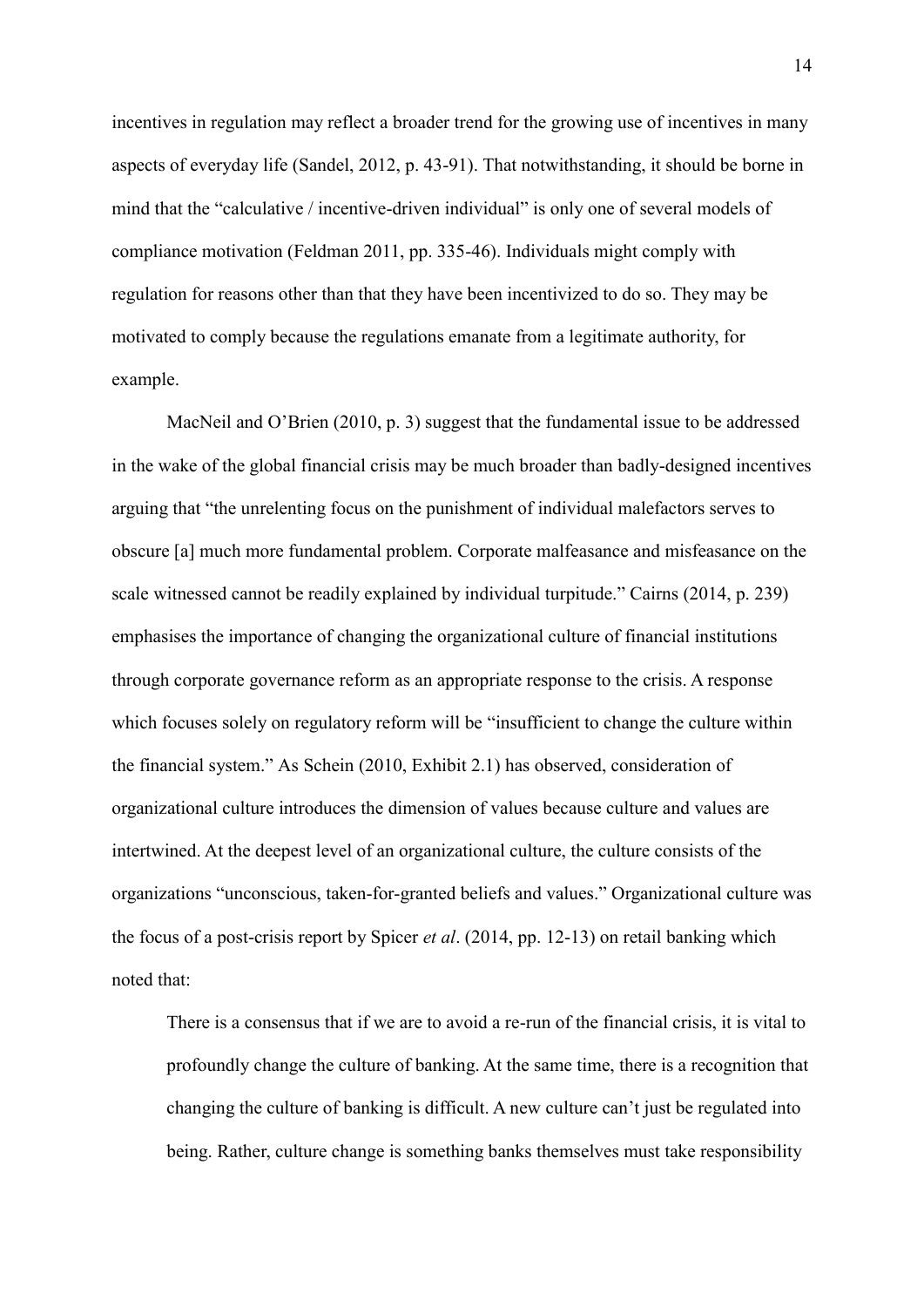for and be held accountable for. Broader change in the industry culture should be a matter of collective action.

This strong focus on culture signals an implicit recognition of the importance of attitudes and values, including social values, as drivers of behaviour. This is not to suggest that noncompliance with regulation by individuals should not be deterred or punished. Indeed, as Kane (2009, p. 317) argues, one of the four key duties of a supervisor is their duty of "prompt corrective action" meaning that they "should stand ready to discipline rule-breakers whenever a violation is observed"[15]. A focus on culture does, however, broaden regulators' understanding of what motivates human behaviour. Based on interviews with white-collar criminals, Soltes (2016, pp. 62-3, 314) makes the point that by relying upon the notion of "bad apples" we underestimate the "significant role played by context and the surrounding culture." The correct way to frame our question, Soltes argues, is in terms of why people make bad decisions, rather than on innate characteristics. These bad decisions come about because we over-rely on "faulty intuition", we under-utilise "deliberative reasoning" and we have insufficient "exposure to differing viewpoints."

As Crane and Matten (2010, pp. 148-76) have noted in the context of ethical decisionmaking, decisions are affected by a range of individual factors and situational factors. While situational factors include rewards, they also include organisational culture. Individual factors include personal values, personal integrity and our capacity for "moral imagination." Tyler and Darley (2000, p. 715, 708) posit an alternative to the deterrence theory of compliance which they refer to as a "value-based perspective" which focuses on influencing social values to achieve compliance. Effective regulation must reinforce and strengthen support for values such as stability in banking, high professional standards in banking, and compliance with bank regulation [16].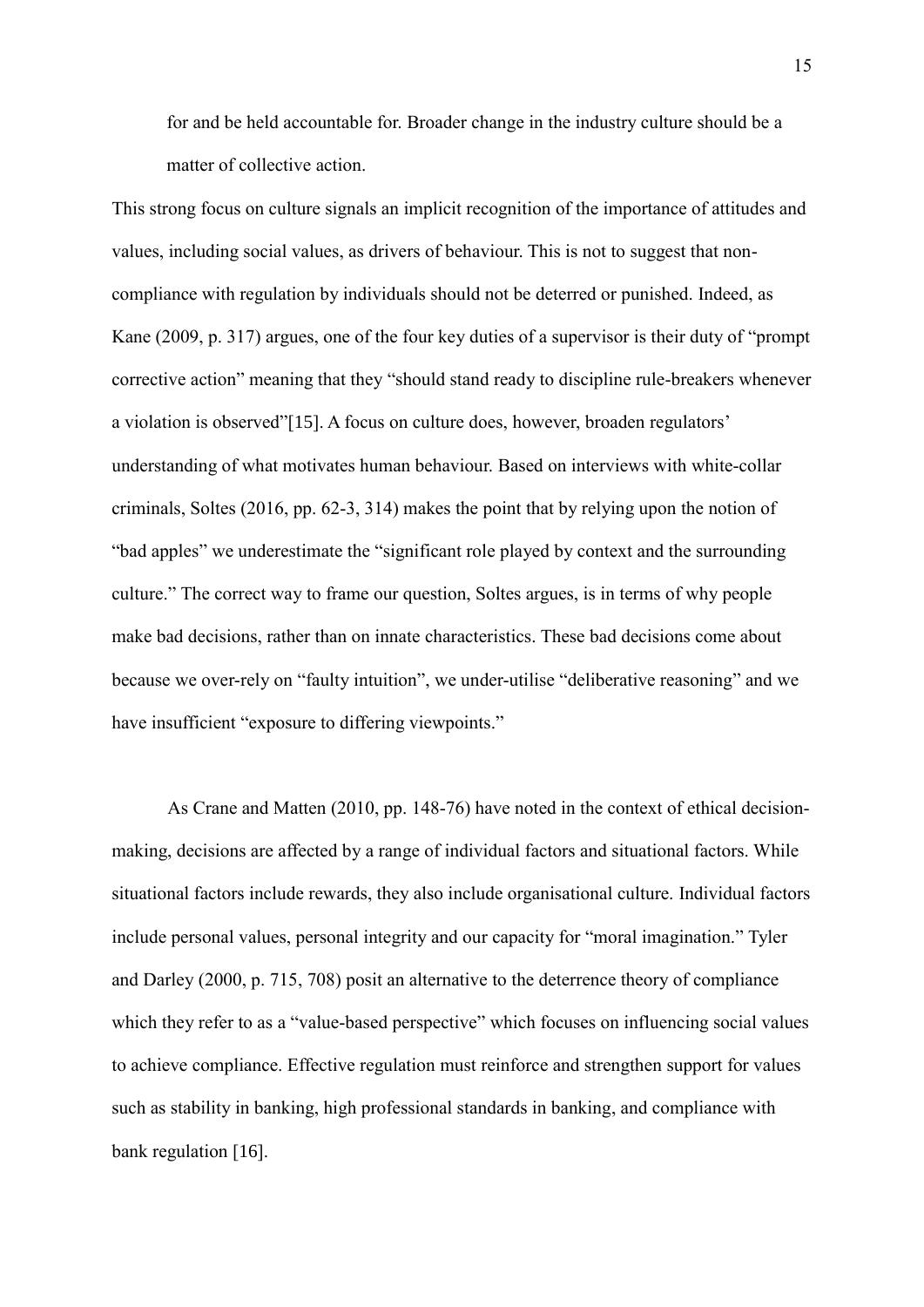#### **Banking as a practice**

A sixth guiding principle of regulation should be to develop banking as a 'practice', in the sense used in virtue ethics. MacIntyre (2007, p. 187) defines a practice as: "any coherent and complex form of socially established co-operative human activity through which goods internal to that form of activity are realized in the course of trying to achieve those standards of excellence which are appropriate to, and partially definitive of, that form of activity" [17]. Goods *internal* to the activity of banking are "goods of excellence." They derive from the exercise of the virtues. An internal good in the context of banking might be 'trustworthiness', generated through the exercise of virtues such as honesty, reliability and competence. Internal goods are contrasted with external goods, or "goods of effectiveness." These external goods are those things which are always some individual's property and possession and might include profits, dividends, share price, money, status, power, fame or prestige (2007, p. 188, 190). The pursuit of external goods, if taken to the extreme, can corrupt the practice of banking. More broadly, if society focuses solely upon the pursuit of external goods, argues MacIntyre (2007, p. 196) competitiveness will be the dominant or even exclusive feature of that society, as a result of which the virtues may decline or disappear: "We should therefore expect that, if in a particular society the pursuit of external goods were to become dominant, the concept of the virtues might suffer first attrition and then perhaps something near total effacement, although simulacra might abound."

The regulatory system should persuade or incentivize the pursuit of internal goods within the practice of banking. This is important for two reasons. First, a focus on banking as a practice will act as a counterweight to the underlying corporate governance assumption of shareholder primacy, with its pursuit of "goods of effectiveness." Second, such a focus would complement moves to professionalize banking in the aftermath of the global financial crisis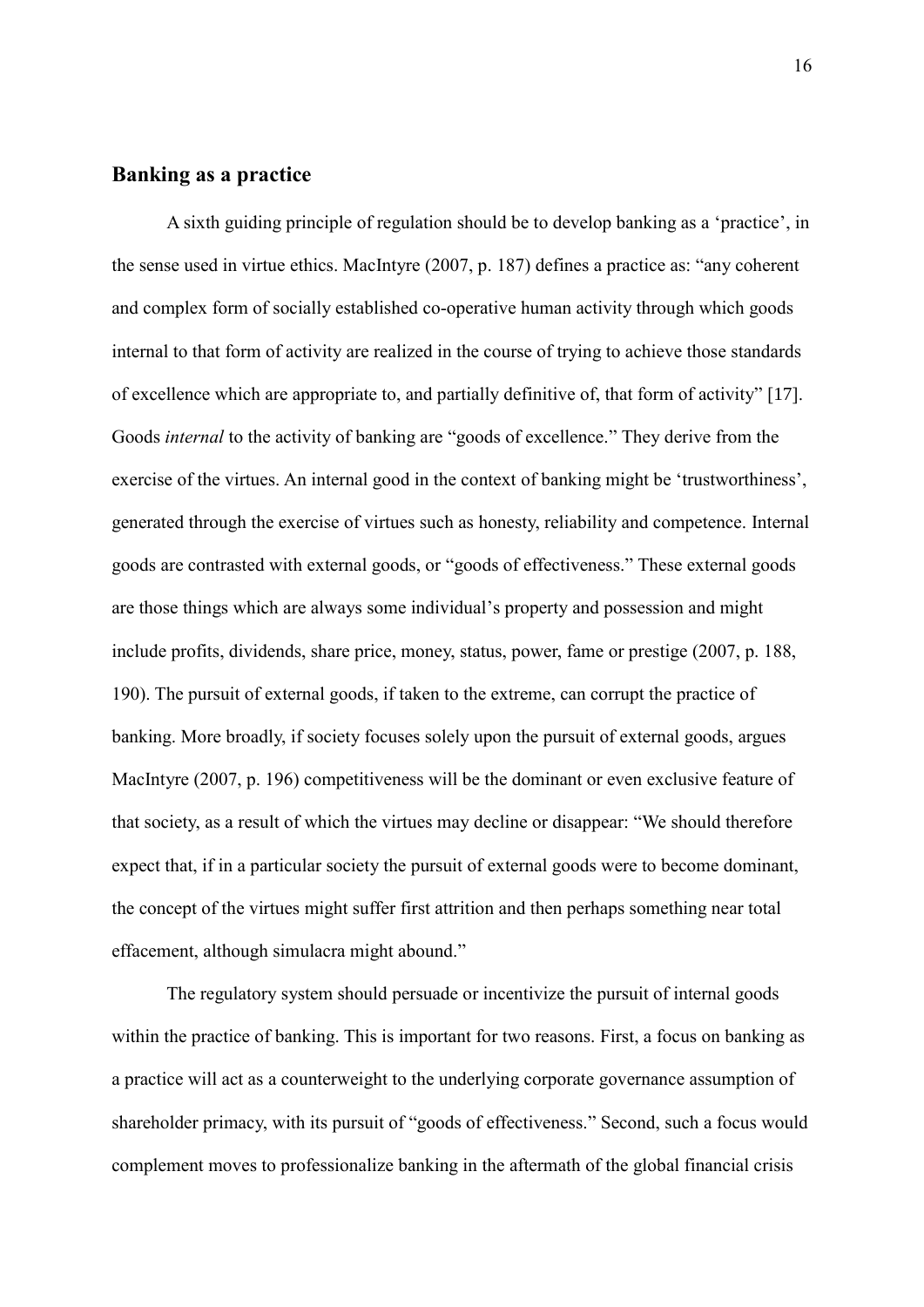[18]. The 2013 report "Changing Banking for Good" observed that, although a professional qualification had never been a formal requirement for being a banker, there has been a steep decline in membership of the professional body for banks, the Chartered Institute of Bankers, in recent decades:

In the 1980s, there were as many as 150,000 members of what was then the Chartered Institute of Bankers (CIB), and approximately 10,000 members of the Chartered Institute of Bankers in Scotland (CIOBS). CIB membership had fallen to no more than 22,000 by 2010, with CIOBS/Institute membership remaining relatively constant at 10,500. It is clear, however, that of the approximately 450,000 individuals employed in UK banking today, only a small proportion are professionally qualified in banking and members of a recognized professional body for bankers. In particular, only a small proportion of senior bankers are members of a recognized professional body for bankers [19].

It is worth noting in this context how banks' views as to what makes a suitable bank employee have changed, a process which began in the early 1970s. In 1971 the Midland Bank engaged McKinsey and Company, Inc. to carry out a review of its activities. Among other things, McKinsey's report recommended that there should be a change in the underlying philosophy for evaluating the performance of bank employees. Its recommendation had a highly contemporary ring: "we recommend that the bank should change its performance assessment from one based on personality traits to one based on achievement of results"[20].

The policy implication of this principle is that bank regulatory policies must encourage and / or incentivize the pursuit of professional excellence in banking at both the individual and the organisational level. Once the UK leaves the EU it would be a serious error to engage in a bank regulatory 'race to the bottom'. On the contrary, regulatory policy must support the highest possible standards of banking in the world.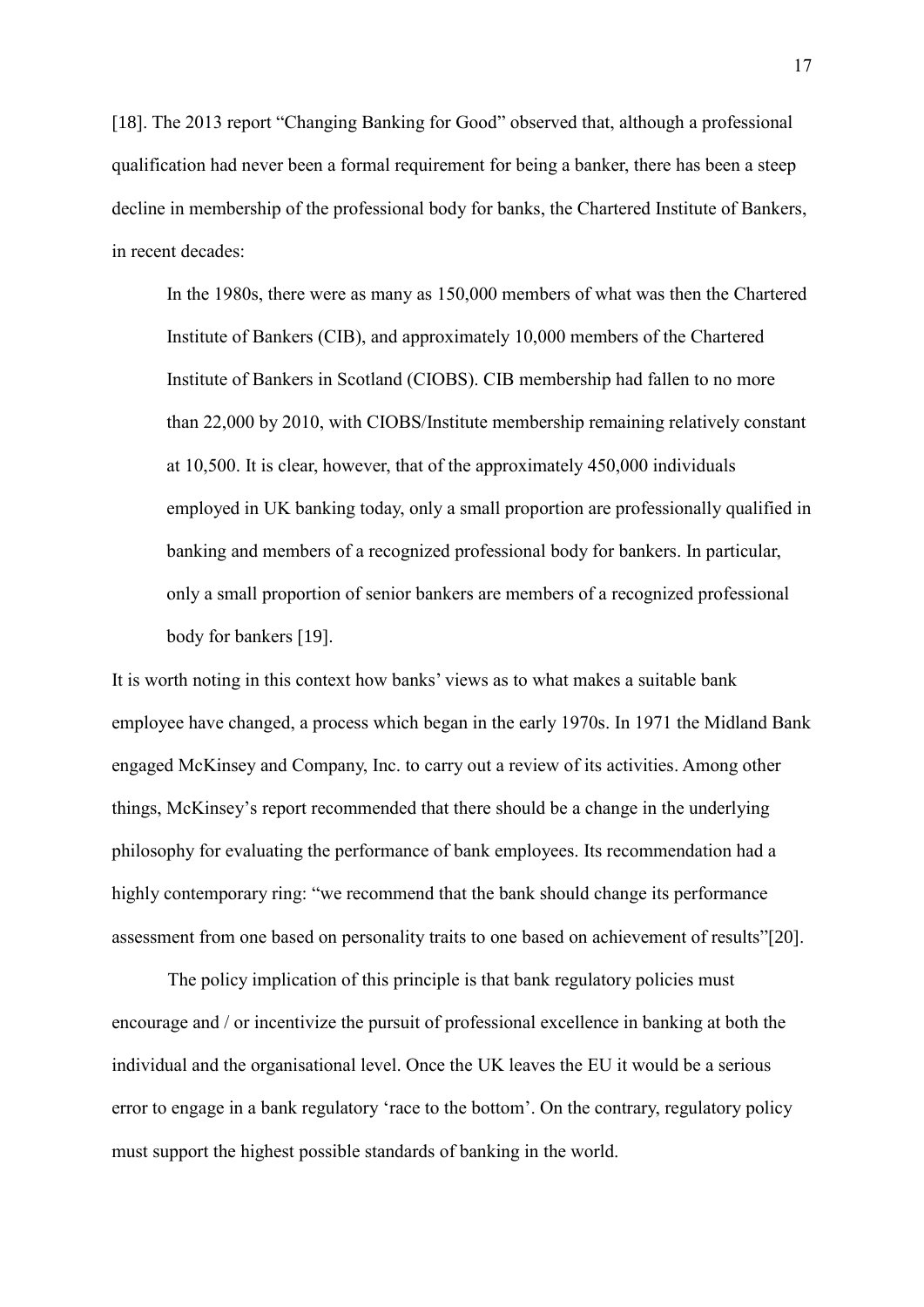#### **Objectives of regulation and competition**

Bank regulation and competition policy should work in an integrated way towards four objectives, each of which advances the public interest. They have two social objectives. The first is to support the stability of the banking system by minimising the risk of systemic banking crises. Stability is a guiding objective of bank and financial system regulation because financial and banking crises can have severe social and economic consequences. Moreover, banking crises have become more prevalent since the 1970s. As for their costs and consequences, the cost of the global financial crisis to the US economy over the period 2008 to 2023 has been "conservatively" estimated by Atkinson *et al*. (July 2013, p. 2) to be between \$6 trillion and \$14 trillion in 2012 dollars. According to Eurostat, approved state aid measures in the EU between October 2008 and October 2010 in response to the crisis amounted to  $64.6$  trillion, while in 2009 alone the GDP of the EU contracted by 6 per cent due to the crisis-induced recession [21]. A second social objective of bank regulation and competition policy is to ensure the highest possible standards of banking and its development as a 'practice', as discussed under principle six. This particular objective is directed towards the protection of consumers of bank products and services, a sector in which there is often great asymmetry of information between provider and consumer, to the provider's benefit. This asymmetry has sometimes been exploited, as evidenced in the UK with the sale of Payment Protection Insurance. These first two objectives can be considered *social* objectives, defining that term broadly, because a stable banking system in which very high standards prevail has major implications for people's sense of security and stability.

Regulation and competition policy have a political purpose and the third policy objective is a political one, although it is rarely if ever framed as such. A banking industry with a few large banks may optimize productive efficiency in the industry because those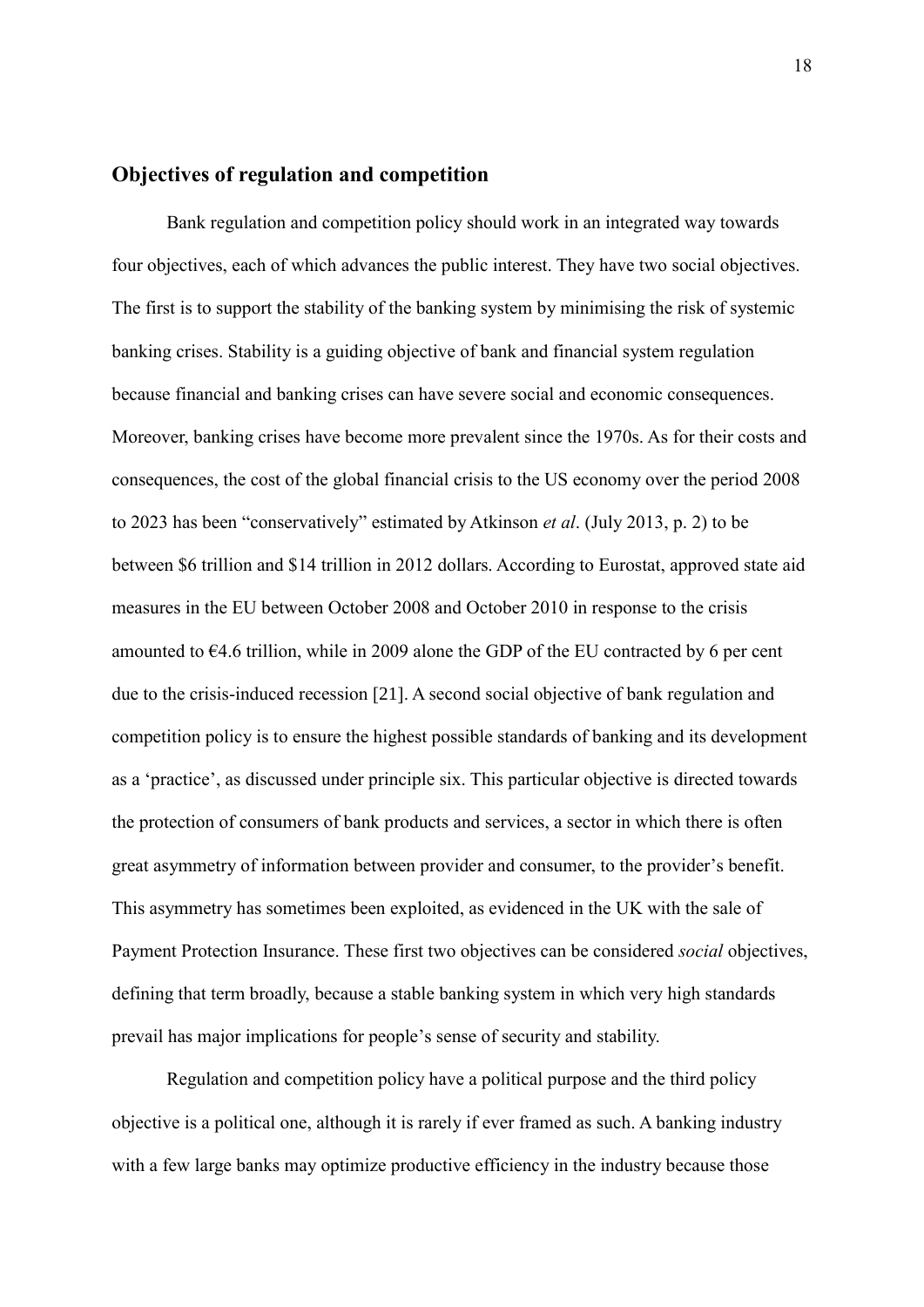banks may take advantage of economies of scale and scope. However, those few large banks may be or become 'Too Big to Fail', thereby undermining the political objective of dispersing power. This purpose of this objective is to prevent the development of a concentration of power, by controlling the power of private economic interests. It seeks to reduce the risk of the emergence of 'Too Big to Fail' banks and is also works as a defence against the process of regulatory capture [22]. As Novak (2014, p. 43) observes, regulation is a response to the ageold political problem of "business corrupting the body politic." Finally, regulation and competition have a fourth objective, the economic objective of ensuring productive and allocative efficiency in the industry.

Competition and regulation and the institutional framework within which banks operate all impose constraints. Each may play a role in advancing the social, political and economic objectives of bank regulation. Ideally the policy goals of competition and regulation will be both consistent and complementary, and also consistent with the wider institutional framework. They may, however, be in tension. This tension was acknowledged in the postwar period and was one reason for the authorities' reluctance to dismantle the clearing banking cartel which, although it moderated competition, was seen as a stabilizing phenomenon. A tension is evident in that the primary goal of competition policy may be to maximize the productive efficiency of the banking sector whereas regulatory policy may have the social goal of ensuring stability in banking. Competition policy focusing on efficiency may lean towards lower barriers to entry into banking while regulatory policy may favour higher ones, possibly at the expense of efficiency. The political goal of preventing monopoly may conflict with the competition objective of productive efficiency given that a banking industry with a few large banks may be able to take advantage of economies of scale and scope. On the other hand, those few large banks may be or become 'Too Big to Fail', thereby undermining the political objective of dispersing power. How should these tensions or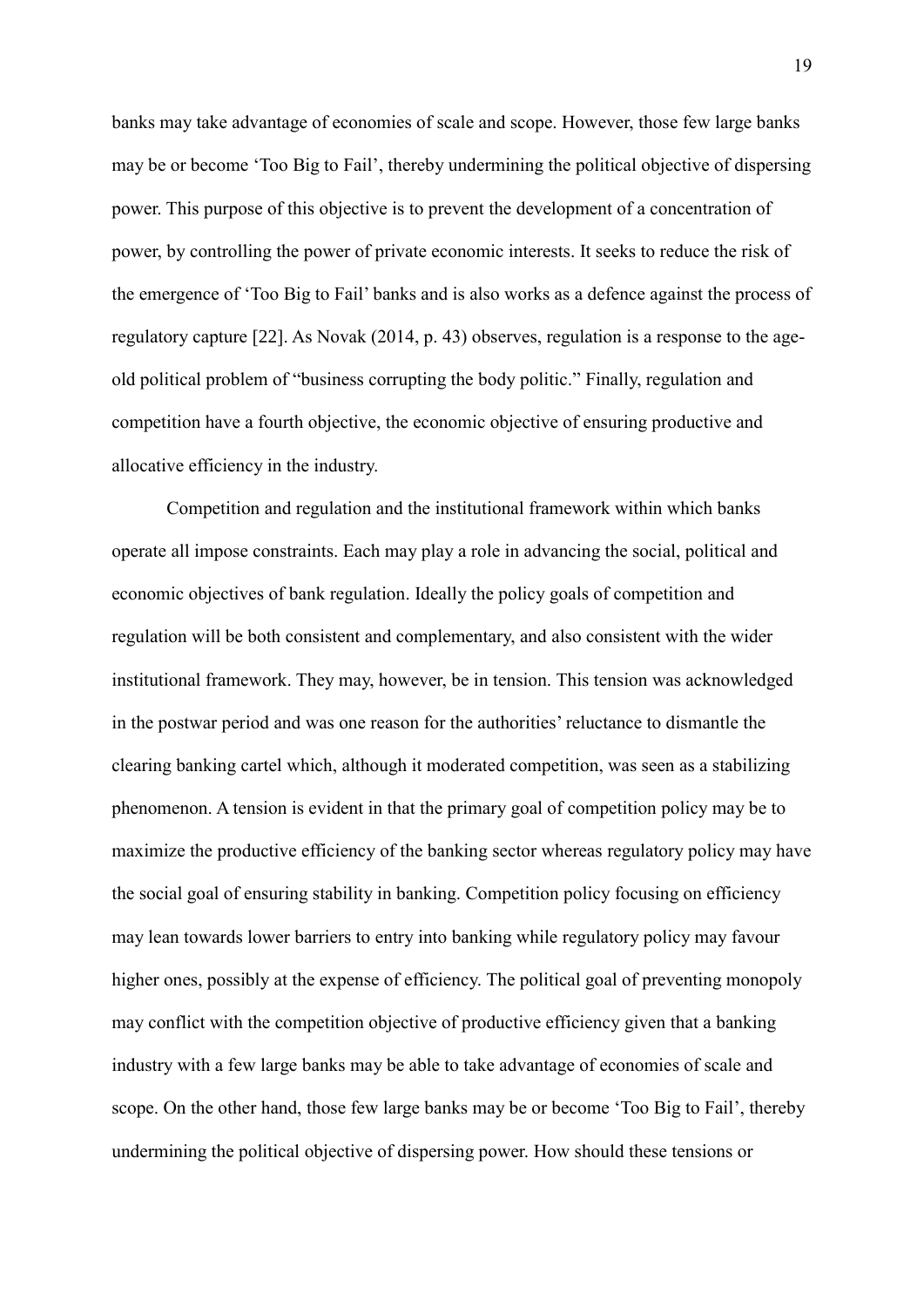conflicts be resolved? In regulatory policymaking the default position should be that the social and political objective(s) of bank regulation should prevail over the economic objective of allocative efficiency. If objectives other than efficiency are to be prioritised, however, this is likely have cost implications which may well increase the price of banking and financial services to consumers.

#### **Conclusion**

The primary purpose of this article is to set out seven guiding principles for effective bank regulation, drawing on research into the nature of bank regulation in the twenty-five to thirty years after the Second World War, so that they may be subject to academic criticism. They are as follows:

- 1. The basis of effective regulation is the legitimacy of the regulator(s) and of the regulations;
- 2. An effective regulatory framework depends upon the placing and accepting of trust. This in turn depends upon trustworthy banks and bank regulator(s);
- 3. There are limits to the effectiveness of codified, formal regulation;
- 4. The regulatory framework should promote simplicity and discourage complexity with respect to regulation and to the structure of regulated entities;
- 5. The regulatory framework should have a broad rather than a narrow conception of what drives individual behaviour within the regulatory process;
- 6. Regulation should encourage the development of excellence in banking, that is to say, the development of banking as a "practice";
- 7. The political and social objectives of regulation and competition must prevail over economic ones, if there is a conflict.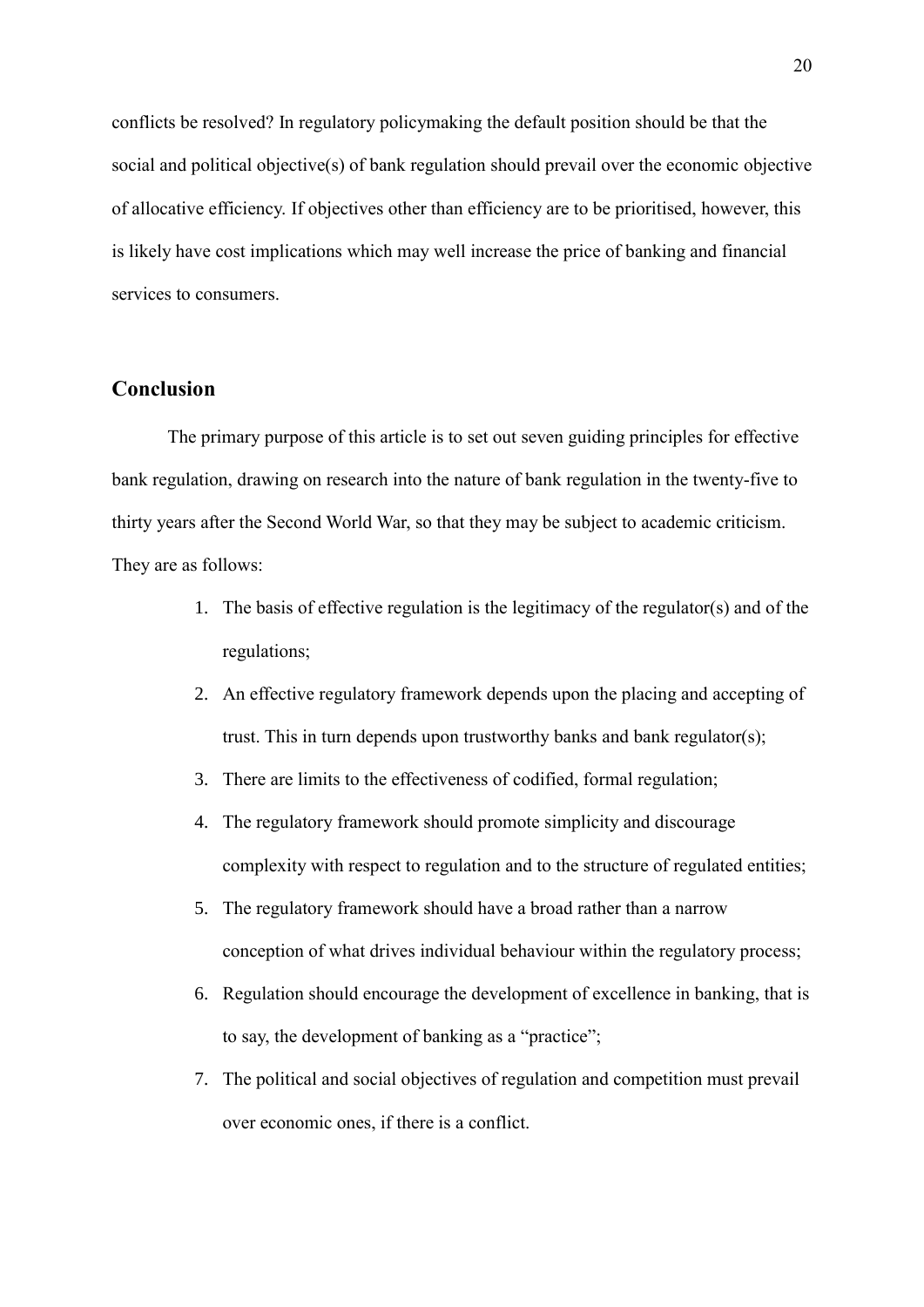#### **References**

- Atkinson, T., Luttrell, D. and Rosenblum, H. (2013), "How Bad Was It? The Costs and Consequences of the 2007–09 Financial Crisis", Staff Papers No. 20, Federal Reserve Bank of Dallas, available at: https://www.dallasfed.org/~/media/documents/research/staff/staff1301.pdf (accessed 11 June 2019).
- Beadle, R. (2002), "The Misappropriation of MacIntyre ", *Reason in Practice*, Vol. 2 No. 2, pp. 45-54.
- Beck, T., Carletti, E. and Goldstein, I. (2016), "Financial Regulation in Europe: Foundations and Challenges"*,* Discussion Paper 11147, Centre for Economic Policy Research.
- Boddy, C. (2011), "The Corporate Psychopaths Theory of the Global Financial Crisis", *Journal of Business Ethics*, Vol. 102 No. 2, pp. 255-259.
- Boulding, K. (1969), "The Legitimacy of Central Banks", Steering Committee for the Fundamental Reappraisal of the Discount Mechanism Appointed by the Board of Governors of the Federal Reserve System.
- Cairns, S. (2014), "Changing the Culture of Financial Regulation: A Corporate Governance Approach", PhD, University of Liverpool, available at: https://ethos.bl.uk/Home.do (accessed 11 June 2019).
- Casu, B., Girardone C. and Molyneux P. (2015), *Introduction to Banking*, Pearson Education Limited, Harlow.
- Coid, J., Yang, M., Ulrich, S., Roberts, A. and Hare, R. (2009), "Prevalence and Correlates of Psychopathic Traits in the Household Population of Great Britain", *International Journal of Law and Psychiatry*, Vol. 32 No. 2, pp. 65-73.
- De Jonghe, O. (2010), "Back to the Basics in Banking? A Micro-analysis of Banking System Stability", *Journal of Financial Intermediation*, Vol. 19, pp. 387-417.
- Dutton, K. (2013), *The Wisdom of Psychopaths: Lessons in Life from Saints, Spies and Serial Killers*, Arrow Books, London.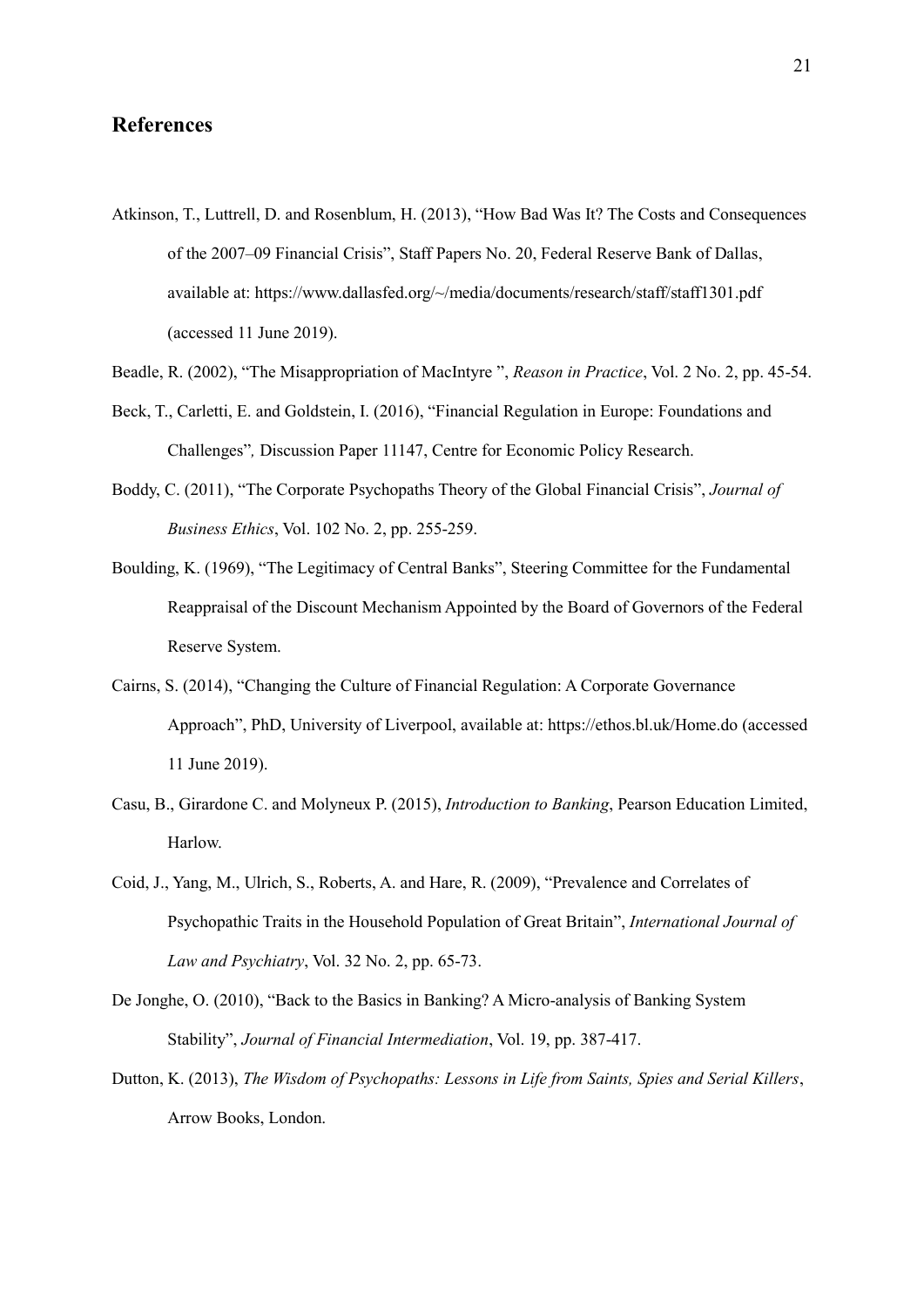- Eastburn, D. (1970), "The Federal Reserve as a Living Institution: A Prescription for the Future", in Eastburn, D.P. (Ed.), *Men, Money & Policy: Essays in Honor of Karl R. Bopp*, Federal Reserve Bank of Philadelphia, pp. 253-66.
- Feldman, Y (2011), "Five Models of Regulatory Compliance Motivation: Empirical Findings and Normative Implications", Levi-Faur, D. (Ed.), *Handbook on the Politics of Regulation*, Edward Elgar Publishing Ltd., Cheltenham, pp. 335-46.
- Finn, R. and Less, S. (2013), "Letters & Notes on Regulation, No 2.2: Capture of Independent Sectoral Regulators", Regulatory Policy Institute, Oxford.
- Grossman, R. (2016), "*Banking Crises*", Wesleyan Economic Working Papers No. 2016-001, Department of Economics, Wesleyan University, Middletown, CT.
- Herring, R. and Carmassi, J. (2015), "Complexity and Systemic Risk: What's Changed since the Crisis?", in Berger, A.N., Molyneux, P. and Wilson, J.O.S. (Eds.), *The Oxford Handbook of Banking: Part 1: The Theory of Banking*, Oxford Handbooks Online, Oxford University Press, Oxford.
- Johnson, S., Kwak, J. (2011), *13 Bankers: The Wall Street Takeover and the Next Financial Meltdown*, Vintage Books, New York, NY.
- Jones, B. (1999), "Bounded Rationality", *Annual Review of Political Science*, Vol. 2, pp. 297-321.
- Kane, E. (2009), "Regulation and Supervision: An Ethical Perspective", in Berger, A.N. and Molyneux, P. (Eds.), *Oxford Handbook of Banking*, Oxford University Press, Oxford, pp. 315- 338.
- Laeven, L. and Valencia, F. (2012), "*Systemic Banking Crises Database: An Update*", Working Paper 12/163, International Monetary Fund
- MacIntyre, A. (2007), *After Virtue*, University of Notre Dame Press, Notre Dame, IN.
- MacNeil, I. and O'Brien, J. (2010), "Introduction: The Future of Financial Regulation", in MacNeil, I. O'Brien, J. (Eds.), *The Future of Financial Regulation*, Hart Publishing, Oxford, pp. 1-22.
- Marandola, G. and Sinclair, T. (2014), "*Credit Rating Agencies: A Constitutive and Diachronic Analysis*"*,* SPERI Paper No. 16, Sheffield Political Economy Research Institute, The University of Sheffield, Sheffield.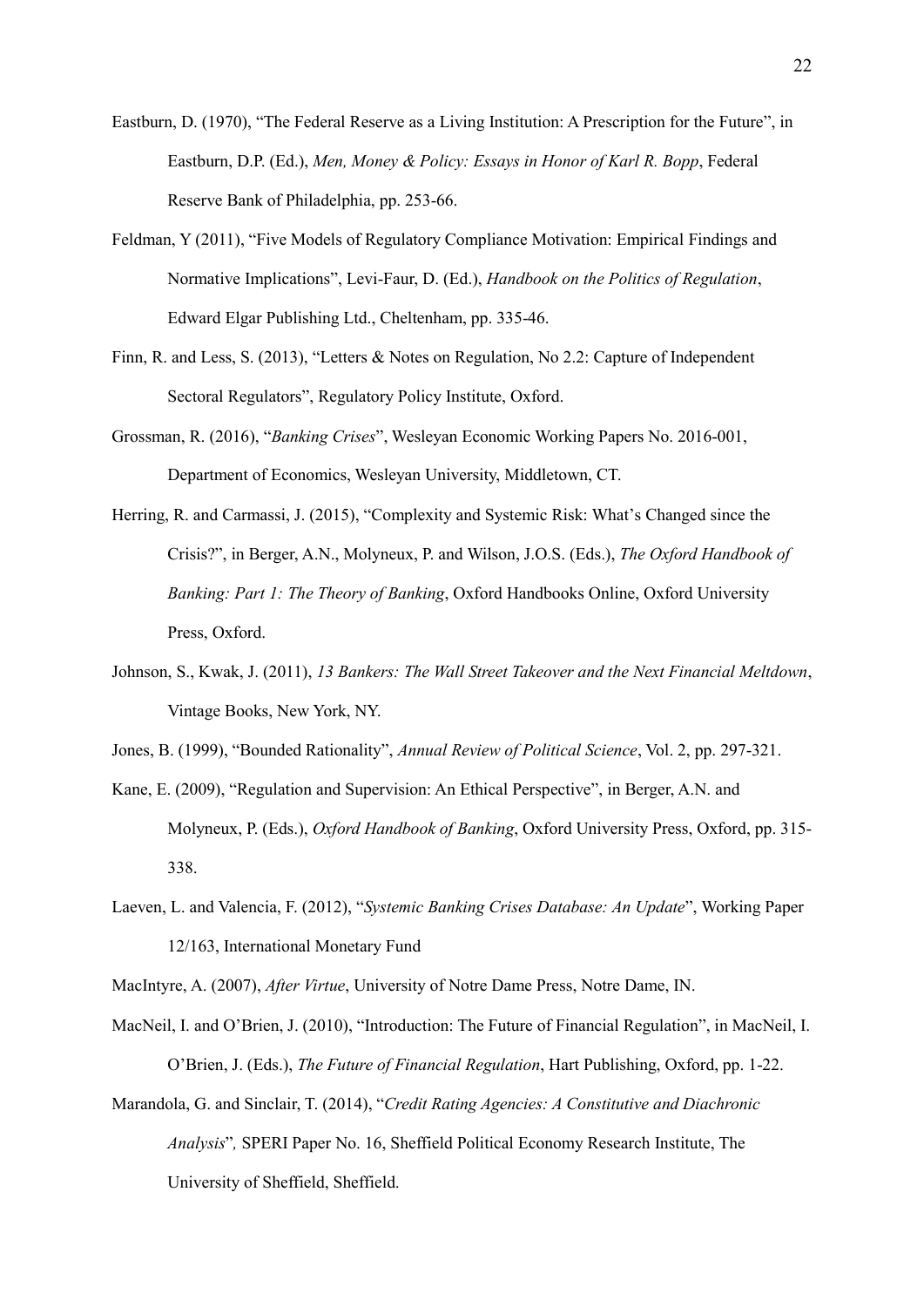- Mayer, R., Davis, J. and Schoorman, F. (1995), "An Integrative Model of Organizational Trust", *The Academy of Management Review*, Vol. 20 No. 3, pp. 709-734.
- McBarnet, D. (2010), "Legal Work, Legal Integrity and the Banking Crisis" in MacNeil I. and O'Brien J. (Eds.), *The Future of Financial Regulation*, Hart Publishing, Oxford, pp. 67-82.
- Nooteboom, B. (2014), *How Markets Work and Fail and What to Make of Them*, Edward Elgar, Cheltenham.
- Novak, W. (2014). "A Revisionist History of Regulatory Capture", in Carpenter D. and Moss D.A. (Eds.), *Preventing Regulatory Capture: Special Interest Influence and How to Limit It*, Cambridge University Press, New York, NY, pp. 25-48.
- O'Neill, O. (2014), "Building Trust", a lecture, Saïd Business School, University of Oxford, 20 November 2014.
- Reinhart, C., Rogoff, K. (2009), *This Time Is Different: Eight Centuries of Financial Folly*, Princeton University Press, Princeton, NJ.
- Sandel, M. (2012), *What Money Can***'***t Buy: The Moral Limits of Markets*, Penguin Group, London.
- Schein, E. (2010), *Organizational Culture and Leadership*, Jossey-Bass, A Wiley Imprint, San Fransisco, CA.
- Searle, J. R. (2005), "What Is an Institution?", *Journal of Institutional Economics* Vol 1, no. 1, pp. 1- 22.
- Slattery, D. and Nellis J. (2011), "Rethinking the Role of Regulation in the Aftermath of the Global Financial Crisis: The Case of the UK", *Panoeconomicus*, Vol. 58 No. 3, pp. 407-423.
- Soltes, E. (2016), *Why They Do It: Inside the Mind of the White Collar Criminal*, Public Affairs, New York, NY.
- Spicer, A., Gond, J., Patel, K., Lindley, D., Fleming, P., Mosonyi, S., Benoit, C. and Parker, S. (2014), "A Report on the Culture of British Retail Banking", New City Agenda and Cass Business School, City University London.
- Taylor, A. (2010), "Global Finance After the Crisis", *Bank of England Quarterly Bulletin*, Q4 2010, pp. 366-377.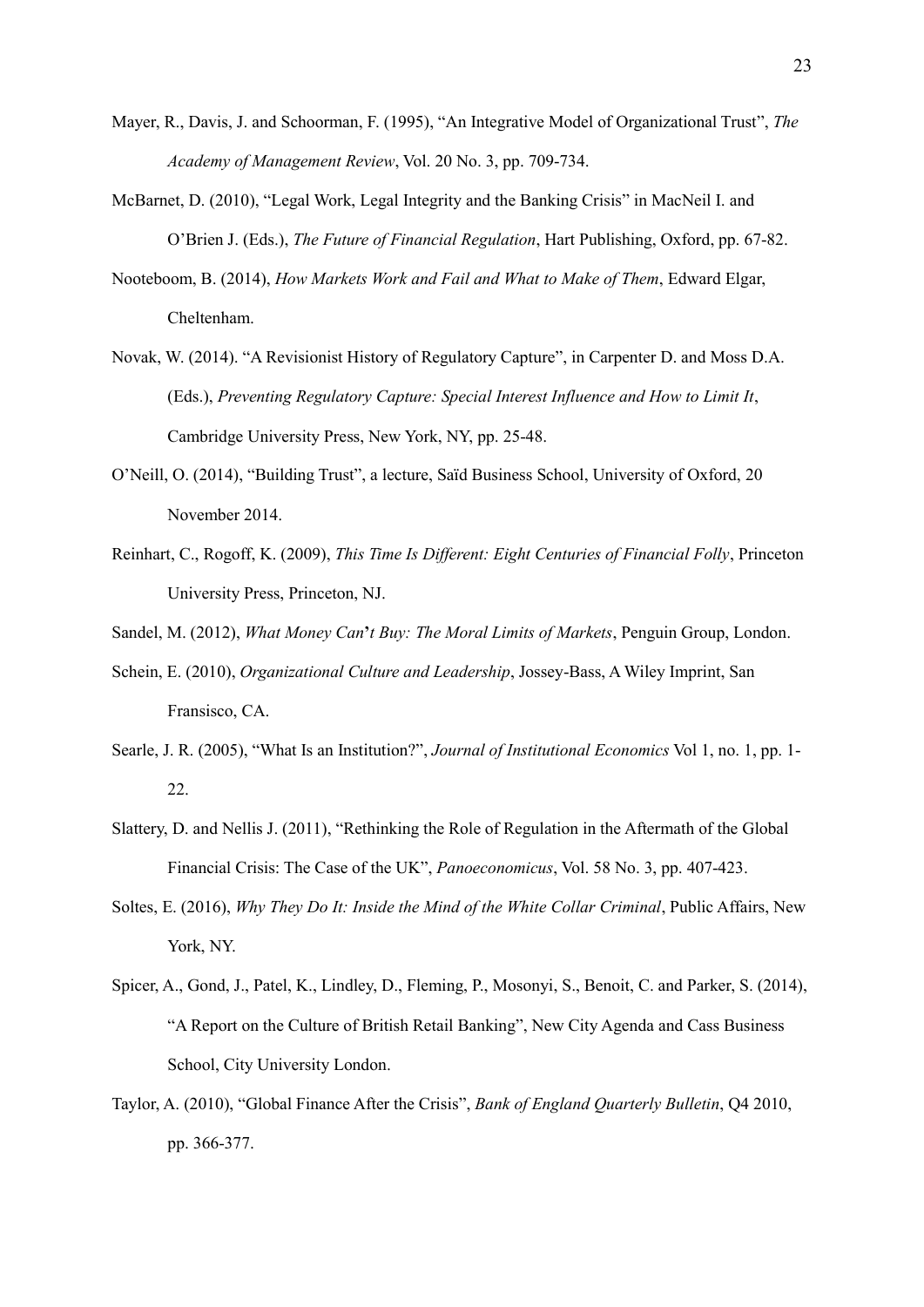- Tosh, J. (1992), *The Pursuit of History: Aims, Methods and New Directions in the Study of History*, Longman Group UK Limited, London.
- Tyler, T. (2009), "Legitimacy and Criminal Justice: The Benefits of Self-Regulation", *Ohio State Journal of Criminal Law*, Vol. 7, pp. 307-359.
- Tyler, T. and Darley J. (2000), "Building a Law-Abiding Society: Taking Public Views about Morality and the Legitimacy of Legal Authorities into Account When Formulating Substantive Law", *Hofstra Law Review* Vo. 28, pp. 707-739.
- Umpleby, S. (1989), "Strategies for Regulating the Global Economy", *Futures*, Vol. 21 No. 6, pp. 585- 592.
- Watson, M. (2013), "*Policy Brief: From Regulatory Capture to Regulatory Space?*", The Foundation for Law, Justice and Society, Oxford, pp. 1-8.
- Wolf, M. (2004), *Why Globalisation Works*, Yale University Press, London.

#### **Endnotes**

 $\overline{a}$ 

<sup>1</sup> "Basel III: A Global Regulatory Framework for More Resilient Banks and Banking Systems," December 2010, revised June 2011, *The Basel Committee on Banking Supervision, Bank for International Settlements*, accessed 11 June 2019,

http://www.bis.org/publ/bcbs189.pdf.

<sup>2</sup> "Changing Banking for Good: Report of the Parliamentary Commission on Banking Standards, Volume II," paras. 980–2, *www.parliament.uk*, accessed 11 June 2019,

http://www.parliament.uk/documents/banking-commission/Banking-final-report-vol-ii.pdf.

<sup>3</sup> Lord Turner of Ecchinswell (Adair Turner) was chair of the Financial Services Authority

from 2008 until 2013. Martin Wheatley was chief executive of the Financial Conduct

Authority from 2013 until 2015.

<sup>4</sup> In addition to the two sources mentioned in the text, Boulding identifies age, mystery, ritual, and alliances with other legitimate institutions as the other sources of legitimacy.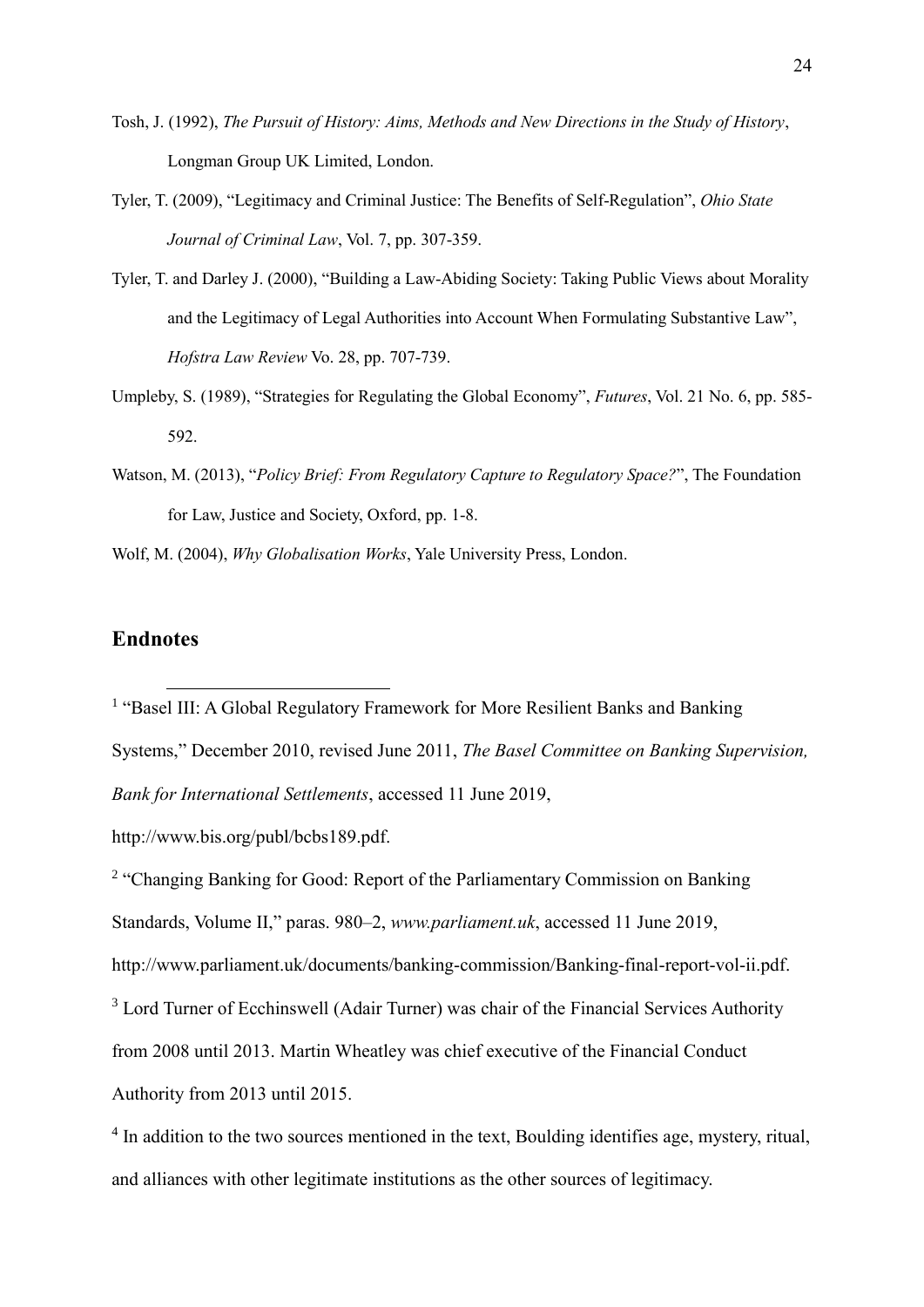<sup>5</sup> Leslie Kenneth O'Brien interviewed by Kay Sanderson, Tape Two, *National Life Stories Collection: City Lives*, British Library: C409/003.

6 "British Social Attitudes 30 2013 Edition," accessed 18 June 2019,

http://www.bsa.natcen.ac.uk/media/38723/bsa30\_full\_report\_final.pdf, pp. xv-xvi.

<sup>7</sup> "A Question of Confidence," Men and Money, edited by Alan Martin, broadcast on 28 April

1964 on BBC Two. *BBC Archive*, accessed 11 June 2019,

 $\overline{a}$ 

http://www.bbc.co.uk/archive/menandmoney/6801.shtml.

8 "What We Don't Understand About Trust," *TED: Ideas Worth Spreading*, accessed 11 June 2019,

https://www.ted.com/talks/onora\_o\_neill\_what\_we\_don\_t\_understand\_about\_trust/transcript? language=en.

9 "What We Do," *Office for Budget Responsibility*, accessed 11 June 2019,

http://budgetresponsibility.org.uk/about-the-obr/what-we-do/.

<sup>10</sup> "What We Don't Understand About Trust," *TED: Ideas Worth Spreading*, accessed 11 June 2019,

https://www.ted.com/talks/onora\_o\_neill\_what\_we\_don\_t\_understand\_about\_trust/transcript? language=en.

 $11$  This is not exclusively the case. There are examples of principles-based, rather than rulesbased, approaches to bank supervision and regulation prevailing since the global financial crisis. For example, the Basel Committee on Banking Supervision reviewed and re-issued its "Core *Principles* [my emphasis] for Effective Banking Supervision" in September 2012. See "Core Principles for Effective Banking Supervision," *Bank for International Settlements*, accessed 11 June 2019, https://www.bis.org/publ/bcbs230.htm.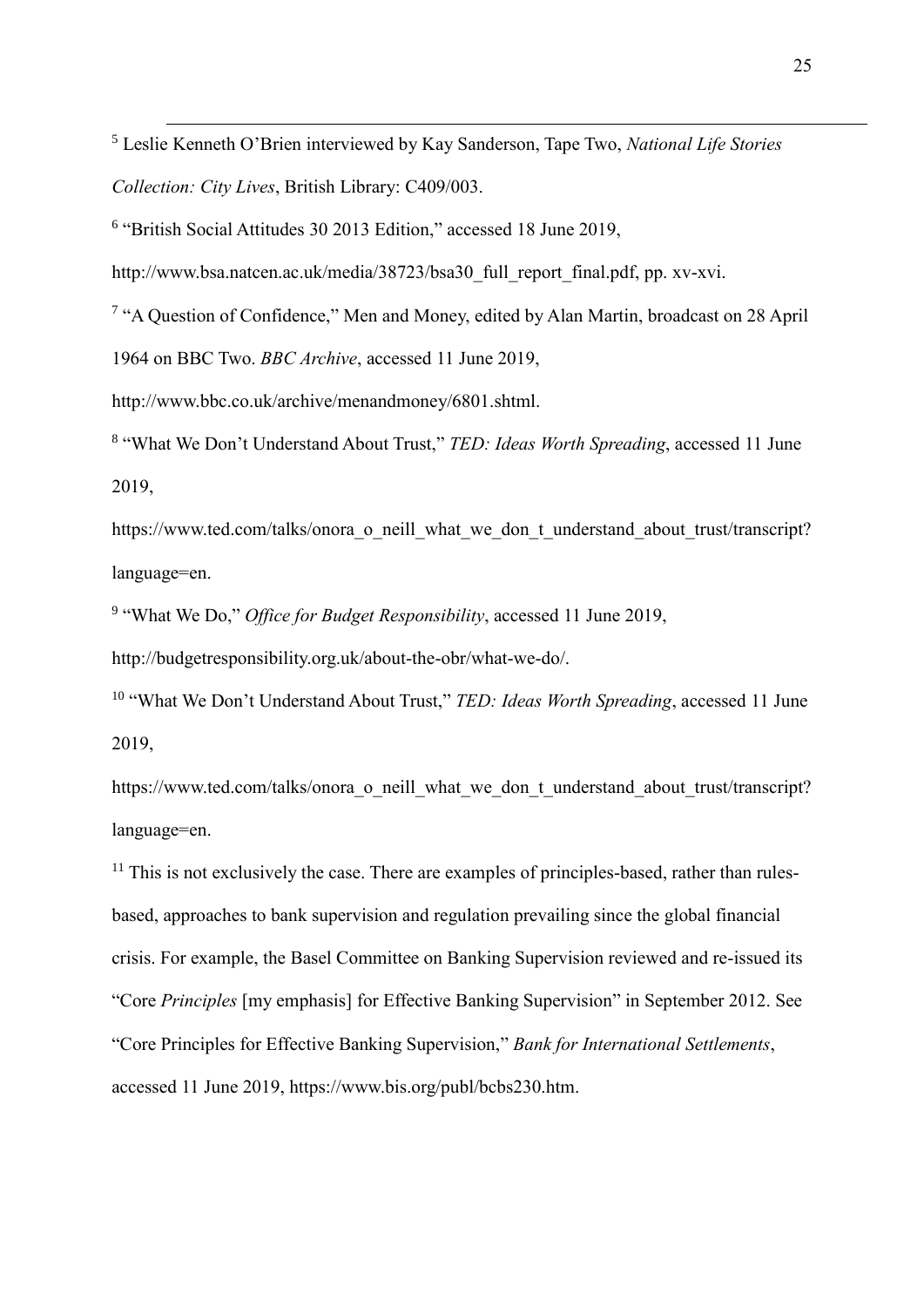<sup>12</sup> "Basel III: The Liquidity Coverage Ratio and Liquidity Risk Monitoring Tools, January

2013," *Basel Committee on Banking Supervision*, accessed 11 June 2019,

https://www.bis.org/publ/bcbs238.pdf, Introduction.

 $\overline{a}$ 

 $13$  Bounded rationality is a theory of decision-making which "assumes that actors are goaloriented, but […] takes into account the cognitive limitations of decision makers in attempting to achieve these goals." This leads to "satisficing" rather than optimizing behaviour. Bounded rationality would apply to those regulating as well as those being regulated. See Jones (1999).

<sup>14</sup> "Enforcement," Financial Conduct Authority, accessed 11 June 2019, https://www.fca.org.uk/about/enforcement.

<sup>15</sup> The other key duties are: a duty of vision, a duty of efficient operation and a duty of conscientious representation.

<sup>16</sup> The president of the Federal Reserve Bank of Philadelphia from 1970 to 1981 David P. Eastburn (1970) argued that, "The Fed must try to influence society's choice of values as well as adapt to them."

 $17$  The idea that corporations can be practice-based communities is contested. See, for example, Beadle (2002).

<sup>18</sup> This issue was discussed in "Changing Banking for Good: Report of the Parliamentary Commission on Banking Standards, Volume II," paras. 567-611, *www.parliament.uk*, accessed 11 June 2019,

http://www.publications.parliament.uk/pa/jt201314/jtselect/jtpcbs/27/27ii08.htm#a117. <sup>19</sup> "Changing Banking for Good: Report of the Parliamentary Commission on Banking Standards, Volume II," paras. 571–2, *www.parliament.uk*, accessed 11 June 2019, http://www.publications.parliament.uk/pa/jt201314/jtselect/jtpcbs/27/27ii08.htm#a117.